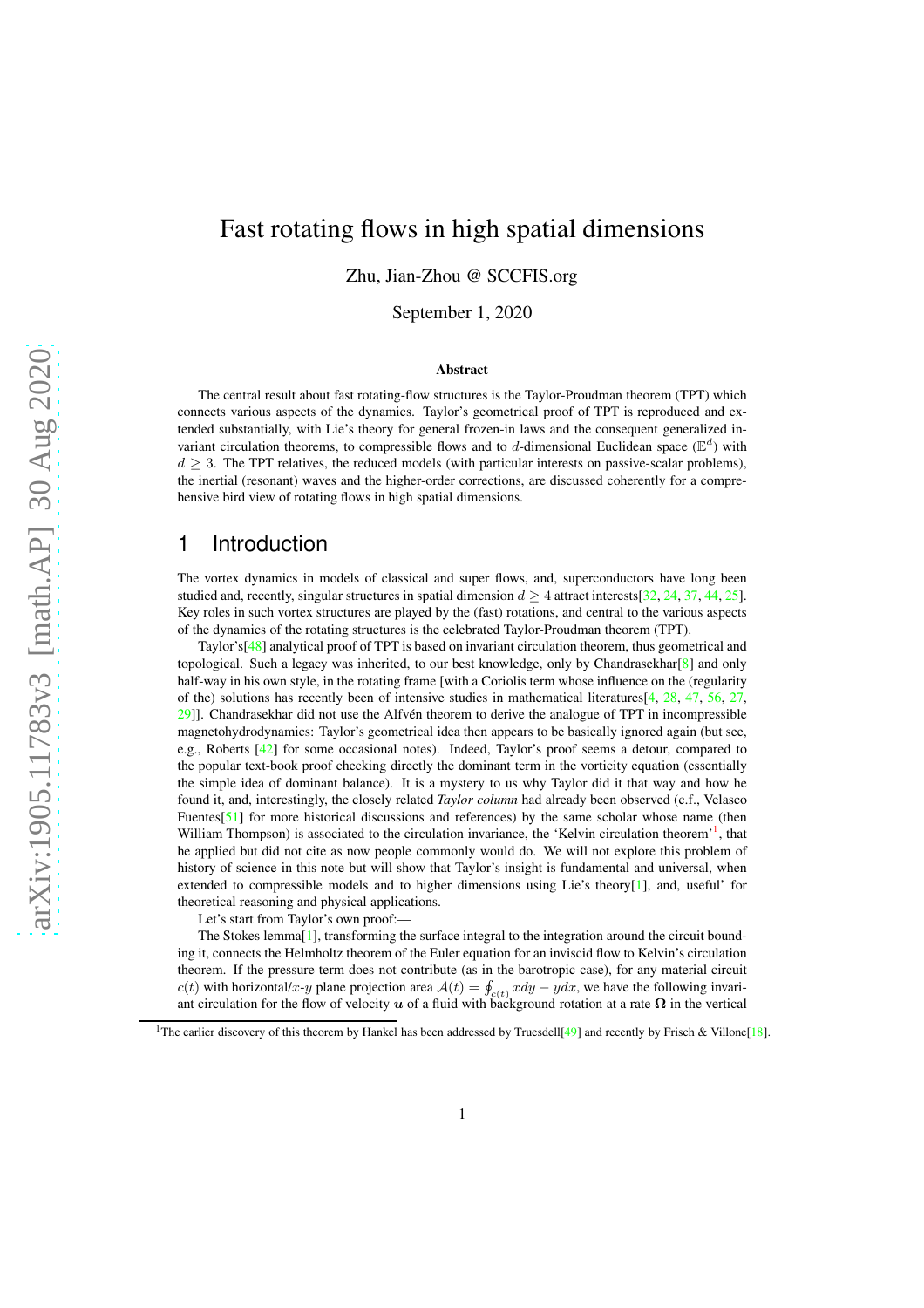direction (z axis), relative to which is the velocity  $u' = u - \Omega \times r$ :

$$
\oint_{c(t)} \mathbf{u} \cdot d\mathbf{r} = \oint_{c(t)} (u'_x - y\Omega) dx + (u'_y + x\Omega) dy + u'_z dz = \oint_{c(t)} \mathbf{u}' \cdot d\mathbf{r} + 2\Omega \mathcal{A}.
$$
 (1)

If  $\oint_c \mathbf{u}' \cdot d\mathbf{r}$  for the relative motion velocity  $\mathbf{u}'$  varies slowly (compared to  $\Omega$ ), A changes little, which is the geometrical argument of Taylor  $[48]$  for the two-dimensionalization of incompressible rotating flows:

For 
$$
\nabla \cdot \mathbf{u} = 0
$$
 and  $\Omega \to \infty$ ,  $d\mathcal{A}/dt \to 0 \Rightarrow \partial_z \mathbf{u} \to \mathbf{0}$ . (2)

We see that adding the gradient of a potential  $\nabla \theta$  to  $\boldsymbol{u}'$  formally does not change the result. In other words, we can consider the compressible flows, in which case TPT may be even more 'powerful' in the sense that some 'rotation effect' may reveal. Thus, the asymptotic (in the sense of 'small' and 'slow' limit for the vortical part of the relative motion) TPT of compressible rotating flows reads

<span id="page-1-1"></span>
$$
\partial_z \mathbf{u}_h = (\partial_z u_x, \partial_z u_y, 0) \to \mathbf{0} \text{ and the horizontal incompressibility } \nabla_h \cdot \mathbf{u}_h := \partial_x u_x + \partial_y u_y \to 0, \quad (3)
$$
  
but with no constraint on  $\partial_z u_z$ . (4)

Taylor's proof reveal the time-independent version of Kelvin's circulation theorem, which actually is part of the flow geometry with, for instance, unsteady and invariant *integral surfaces*[\[31,](#page-15-11) [38,](#page-15-12) [17\]](#page-14-5) generalizing the vortex lines. The language of differential forms appears to expose the geometry and even the topology of flows more straightforwardly, particularly in higher dimensions and curved spaces, and if indeed Taylor's geometrical argument is essential, it deserves to check similar consequences of a background fields relevant to various Helmholtz-Kelvin-type theorems in different systems[\[17,](#page-14-5) [2,](#page-13-1) [6\]](#page-14-6). Note that a system may have a hierarchy of geometrical objects, besides the vorticity, say, for the classical Euler equation, satisfying the Helmholtz-Kelvin-type theorems, which makes it worth checking whether there would be accordingly a hierarchy of corrections or even inconsistency.

One of our motivations came from the passive-scalar problem: As shown in the above, the classical TPT for fast rotating incompressible fluids results in a 'cylinder condition' with everything independent of one of the vertical/rotating axis, which presents in the reduced dynamical model[\[3,](#page-14-7) [13\]](#page-14-8). It is direct to see that in higher-dimensional space<sup>[2](#page-1-0)</sup>, the Euler or Navier-Stokes equation with the cylinder condition also contains (multiple) passive scalar(s). Thus, it is intriguing whether the same physical mechanism in higher-dimensional space can be responsible for the cylinder condition, thus the passive scalar and the reduced model. A specific problem is the following. Suppose we have two passive scalars advected by a Navier-Stokes fluid in the three-dimensional (3D) Euclidean space  $\mathbb{E}^3$ , which can be viewed as the reduction from the five-dimensional flow with cylinder conditons on two of the coordinates. If we want to have some unity in the treatment to explore the properties of the scalars, a naive idea can be that we might obtain new perspectives by simply setting up fast rotations in  $\mathbb{E}^5$  from which some generalized form of TPT would imply the necessary cylinder conditions. The definite answer to such a problem, its generalizations and the relative issues requires a systematic study of flows with fast rotation(s) in high spatial dimensions.

For a neat presentation, most of the main points of our results will be summarized in the *lemmatheorem*-*corollary* fashion, which should not be understood to be the signal of requiring strong mathematical background or high degree of mathematical rigor from the audiences. Especially the writing should be well understandable for fluid mechanists who, if not, are however suggested to get acquainted with the language of *differential forms*, from the works of, say, Arnold<sup>[\[1\]](#page-13-0)</sup>, Besse & Frisch<sup>[6</sup>] and Tur & Yanovsky[\[50\]](#page-15-13), containing friendly written necessary materials in a nutshell, or from standard texts for more comprehensive knowledge.

<span id="page-1-0"></span><sup>&</sup>lt;sup>2</sup>High-dimensional flows have been of long theoretical interests, and have recently received intensive attendions on the issues of regularity $[11, 12, 23, 33]$  $[11, 12, 23, 33]$  $[11, 12, 23, 33]$  $[11, 12, 23, 33]$  $[11, 12, 23, 33]$  $[11, 12, 23, 33]$  $[11, 12, 23, 33]$ , conservation laws  $[26, 2]$  $[26, 2]$ , specific dynamics in four space-time $[46]$  or spatial $[44]$  dimensions, and turbulence[\[30,](#page-15-16) [36,](#page-15-17) [21,](#page-14-13) [40\]](#page-15-18).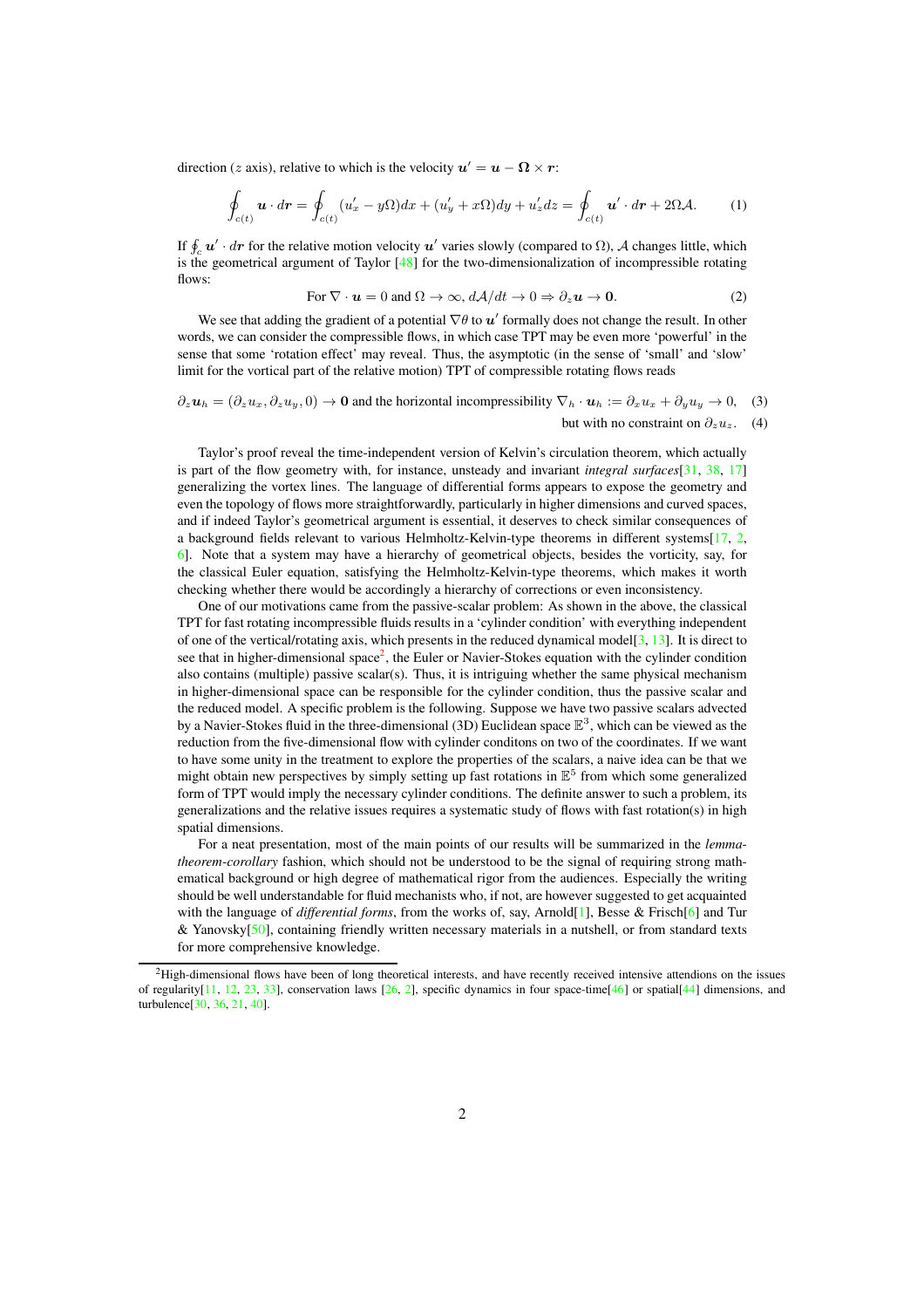# <span id="page-2-4"></span>2 Geometrical remarks and models

In the following first subsection, we offer the relevant fluid-geometry remarks, mainly just to warm up with the notions and backgrounds for the lemma in the second subsection and later developments.

#### 2.1 Flows in the inertial frame: integral surface, (high-order) Kelvin theorems

Let  $\mathbb{U} := \sum_{i=1}^d u_i \, dx_i$  be an element of 1-forms in the space  $\mathfrak{g}^*$  dual to the Lie algebra g of the incompressible velocity vector  $u = \sum_i u_i \partial_i$  (or u for notation of a field), then its exterior derivative dU is the vorticity 2-form. With the introduction of the Bernoulli function  $B = P + u^2/2$  (we are not interested in the so-called conservative force as the gradient of a potential which is usually also included), the Lie derivative  $L_u$  along u and the interior product  $\iota_u$  by u, the ideal Euler equation for the dynamics of such objects in  $\mathbb{E}^d$  reads [for reference of correspondence with the probably more familiar equations in the vector form, c.f., Eqs. [\(46,47,48](#page-11-0)[,49,50\)](#page-11-1) below]

<span id="page-2-2"></span>
$$
(\partial_t + \iota_u \mathrm{d})\mathrm{U} = (\partial_t + L_u)\mathrm{U} - \mathrm{d}\iota_u \mathrm{U} = (\partial_t + L_u)\mathrm{U} - \mathrm{d}u^2 = -\mathrm{d}B,\tag{5}
$$

$$
(\partial_t + L_u) \mathrm{d}U = 0. \tag{6}
$$

Since dU is Lie invariant, the *exact* 4-form

$$
dU \wedge dU = d(U \wedge dU) \tag{7}
$$

is also invariant, and its Hodge dual  $\star$ ( $dU \wedge dU$ ) is a 1-form in  $\mathbb{E}^5$ . The vanishing interior product  $i_{\gamma}d(U \wedge dU) = 0$  defines a distribution  $\mathcal{D}[31, 15]$  $\mathcal{D}[31, 15]$  $\mathcal{D}[31, 15]$  $\mathcal{D}[31, 15]$  whose integral manifold is tracked by the flow  $\gamma(t)$ . The integrability<sup>[3](#page-2-0)</sup> of  $\mathcal D$  is assured by the Frobenius theorem (involutivity) which can be validated directly: Suppose  $\dot{\gamma}_1, \dot{\gamma}_2 \in \mathcal{D}$ , we have

$$
\iota_{[\dot{\gamma}_1, \dot{\gamma}_2]} = [L_{\dot{\gamma}_1}, \iota_{\dot{\gamma}_2}] = [\iota_{\dot{\gamma}_1} \mathrm{d} + \mathrm{d} \iota_{\dot{\gamma}_1}, \iota_{\dot{\gamma}_2}], \text{ thus } \iota_{[\dot{\gamma}_1, \dot{\gamma}_2]} \mathrm{d}(\mathrm{U} \wedge \mathrm{d} \mathrm{U}) = 0. \tag{8}
$$

So, for  $d = 5$ , the integral manifold is precisely a line (the 'bi-vorticity line', if a terminology is needed). We then have the Helmholtz-type theorem for the frozen-in bi-vorticity line. This result is obviously extendable to any odd dimension  $d = 2m + 1$ , by working with  $(dU)^{2m}$  in a similar way, i.e.,

the distribution 
$$
\mathcal{D}
$$
 defined by  $\iota_{\dot{\gamma}}(\mathrm{dU})^{2m}$ . (9)

<span id="page-2-1"></span>Note that the interior product with the volume form  $\iota_{\omega}\mu = dU \wedge dU$  defines the vorticity vector  $\omega$ in  $\mathbb{E}^5$ , which also generates a 'vorticity line'[\[2\]](#page-13-1) which however should not be confused with the above bi-vorticity line  $\gamma(t) \leftrightarrow r(t)$ .

The lines can of course be generalized to *integral surfaces* of the distributions of dimension ∆ <  $d - (2\delta)$  (because the object is not decomposable in general: c.f., Appendix C of Fecko[\[17\]](#page-14-5)) with  $\delta < m$  replacing m in  $(dU)^{2m}$ , to have  $(dU)^{2\delta}$ , in Eq. [\(9\)](#page-2-1) for defining the distribution  $D$ .

What is of closer relevance to our work when carried over to rotating frames is the *integral surface*, with dimension  $\Delta \leq d - 2$ , of the *distribution* in  $\mathbb{E}^d$ 

$$
\mathcal{D} := \{ \text{ vectors } \dot{\gamma} \text{ such that } \iota_{\dot{\gamma}} dU = 0 \text{ holds } \}.
$$
 (10)

When  $d = 3$ , the integral surface is the vorticity line which is of traditional importance. [\[54\]](#page-16-1) With  $\xi = \partial_t + u$  and  $\Psi = U - B dt$  in the extended phase space spanned by both the spatial and temporal components (studying hydrodynamics in the space-time Euclidean, not Minkovskii, space has also a long history: c.f., Subin & Vedan[\[46\]](#page-15-15) and references therein), and, with  $\diamond$  adding to d the differential with respect to t, the Euler equation is the interior product between  $\xi$  and  $\diamond \Psi$ 

<span id="page-2-3"></span>
$$
\iota_{\xi}(\diamond\Psi)=0,\tag{11}
$$

<span id="page-2-0"></span><sup>&</sup>lt;sup>3</sup>Trivial for such one-dimensional distribution though, it is nice to go through the formal mathematical procedure in this beginning of gemoetrical remark, in case of necessity of guidance for readers not so familiar with the background.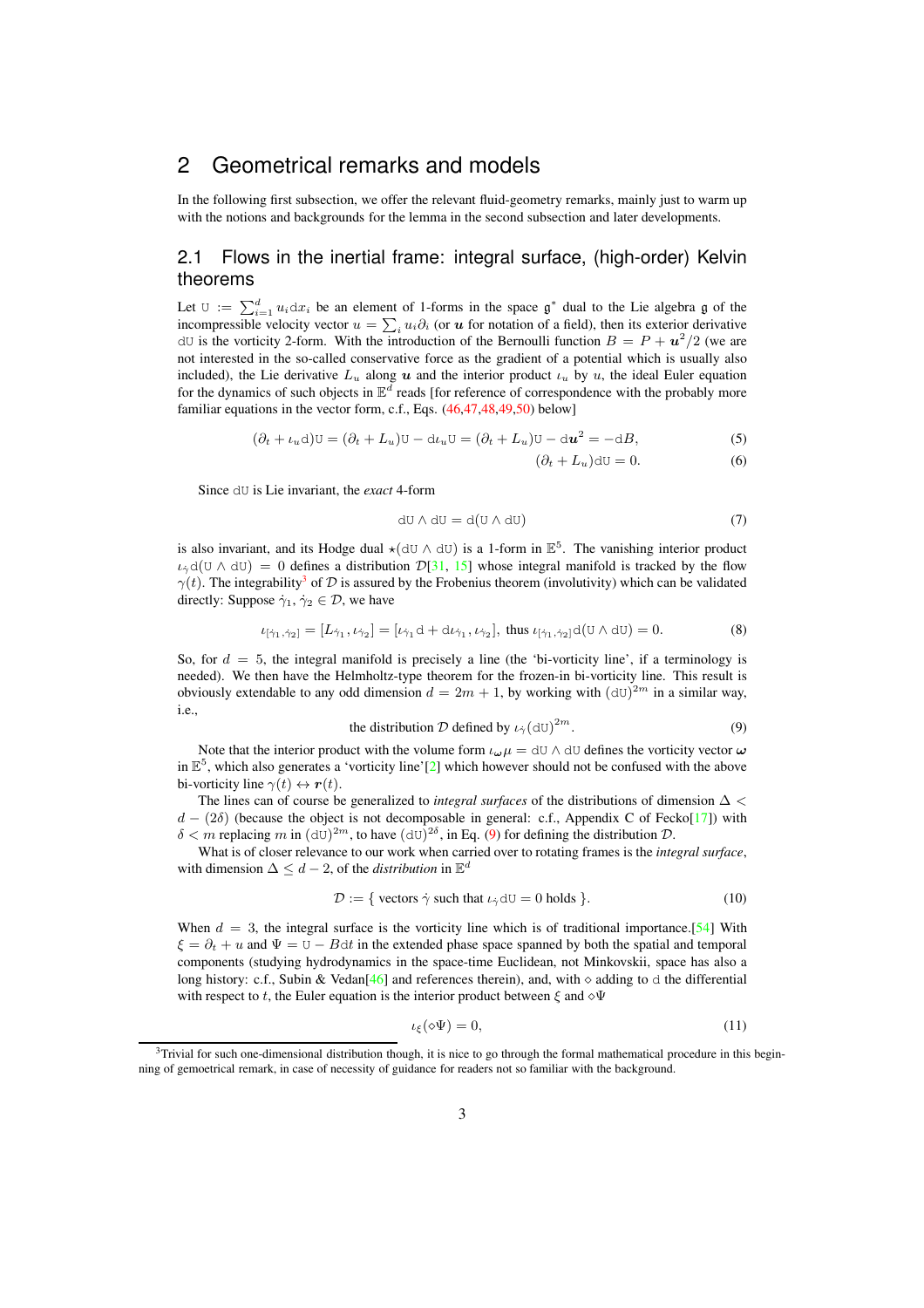which is used to derive the local (high-order) invariants[\[46\]](#page-15-15) and to introduce over the flowing closed chain  $c(t)$  the *relative invariant*  $\int_c U$  which includes the well-known Kelvin theorem of circulation invariance (with respect to the flow  $u$ )[\[17\]](#page-14-5). Of course there are also other higher-order dynamical integral invariants corresponding to the above mentioned higher-order Lie-invariant forms.

Actually, right wedge product with  $dU$  of Eq. [\(5\)](#page-2-2) and left wedge product with U of Eq. [\(6\)](#page-2-2) result in

$$
(\partial_t + L_u)(\mathbf{U} \wedge \mathbf{d}\mathbf{U}) = -\mathbf{d}[(P - \mathbf{u}^2/2) \wedge \mathbf{d}\mathbf{U}],
$$
\n(12)

whose exterior derivative leads to

$$
(\partial_t + L_u)(d\mathbf{U} \wedge d\mathbf{U}) = 0; \tag{13}
$$

and, such a procedure can be repeated  $m$  times, each of which results in

$$
(\partial_t + L_u) \mathbf{H}^k = -\mathbf{d}[(P - \mathbf{u}^2/2) \wedge \mathbf{d}(\mathbf{H}^{k-1})] \text{ with } \mathbf{H}^k := \mathbf{U} \wedge (\mathbf{d}\mathbf{U})^k \tag{14}
$$

and 
$$
(\partial_t + L_u) d(\text{H}^k) = 0
$$
 with  $d(\text{H}^k) = (d\text{U})^{k+1}$ , for  $0 \le k \le m - 1$ . (15)

Thus, we have the  $(2k + 1)$ th order Kelvin circulation invariance Theorem' (the classical Kelvin theorem is then of 'first order'): for each  $(2k + 1)$ -chain  $c_t^{2k+1} = \Phi_t(c_0^{2k+1})$  transported by the flow  $\Phi_t$  generated by  $u$ ,

$$
\int_{c_t^{2k+1}} \mathbf{H}^k(t) = \int_{c_0^{2k+1}} \mathbf{H}^k(0) \text{ for } \mathbf{H}^k(0) = \Phi_t^*[\mathbf{H}^k(t)] \text{ (the 'pull back'), and (16)}
$$

 $\int_{\mathcal{C}_0}$   $\int_{\mathcal{C}_0}$   $\int_{\mathcal{C}_1}$   $\int_{\mathcal{C}_1}$   $\int_{\mathcal{C}_2}$   $\int_{\mathcal{C}_1}$   $\int_{\mathcal{C}_2}$   $\int_{\mathcal{C}_3}$   $\int_{\mathcal{C}_4}$   $\int_{\mathcal{C}_5}$   $\int_{\mathcal{C}_6}$   $\int_{\mathcal{C}_7}$   $\int_{\mathcal{C}_8}$   $\int_{\mathcal{C}_8}$   $\int_{\mathcal{C}_9}$   $\int_{\mathcal{C}_9$  $c_t^{2k+1}$  $H^k =$  $\partial^{-1} c_t^{2k+1}$  $d(H^k)$  for  $c_t^{2k+1}$  being the boundary (denoted by ' $\partial$ ') of some surface  $\partial^{-1} c_t^{2k+1}$ . (17)

Note that all the above formulations apply equally to the compressible barotropic flows [\[2\]](#page-13-1); and, the above 'higher-order Kelvin circulation theorem' can also be seen in Fecko[\[16\]](#page-14-15) for the stationary - Poincaré - case with also an Hamiltonian mechanics example [and the nonstationary - Cartan - case in his formulation with Eq. [\(11\)](#page-2-3) is just such a matter of replacing symbols. A first reflexion on Taylor's geometrical derivation of TPT reproduced in the introductory discussions might lead to the question whether the results are consistent for different orders.

#### 2.2 Flows in rotating frames

Let's note three points:

- First, even for compressible flows, the continuity equations for the density and entropy are unchanged when put in the rotating frame, so we only check the momentum equation.
- Second, for the velocity  $u'$  relative to the Rotation,

$$
\nabla \cdot \mathbf{u} = \nabla \cdot \mathbf{u}'
$$
, and  $\partial_z \mathbf{u} = \partial_z \mathbf{u}'$ , which assures that the TPT theorem formulas read the same for  $\mathbf{u}$  and  $\mathbf{u}'$  (18)

;

so we will drop the "′ " (and, later on, also for other variables relative to any background *R*eference field).

• Third, we should be careful in extending our intuition about rotation in  $\mathbb{E}^3$  to general  $\mathbb{E}^d$ : For example, we can think about rotation either in a (horizontal) plane or around a (vertical) axis in  $\mathbb{E}^3$ , but in terms of the representation of the rotation group  $SO(d)$  [and the relevant spectral theory (see below)] or the differential 2-form, the former is more fundamental, because rotation(s) may have either no or multiple axises perpendicular to the rotating plane(s). In particular, in  $\mathbb{E}^4$ with only rotation in one plane (*simple* rotation), we have two 'rotation axises', which should not be confused with the rotation in the  $\mathbb{E}^3$  part of the Minkovski space  $\mathbb{M}^{1,3}$  [which, though, in some sense may be treated as  $\mathbb{E}^4$  with pure imaginary time or space co-ordinate(s)] as discussed in Fecko [\[16\]](#page-14-15).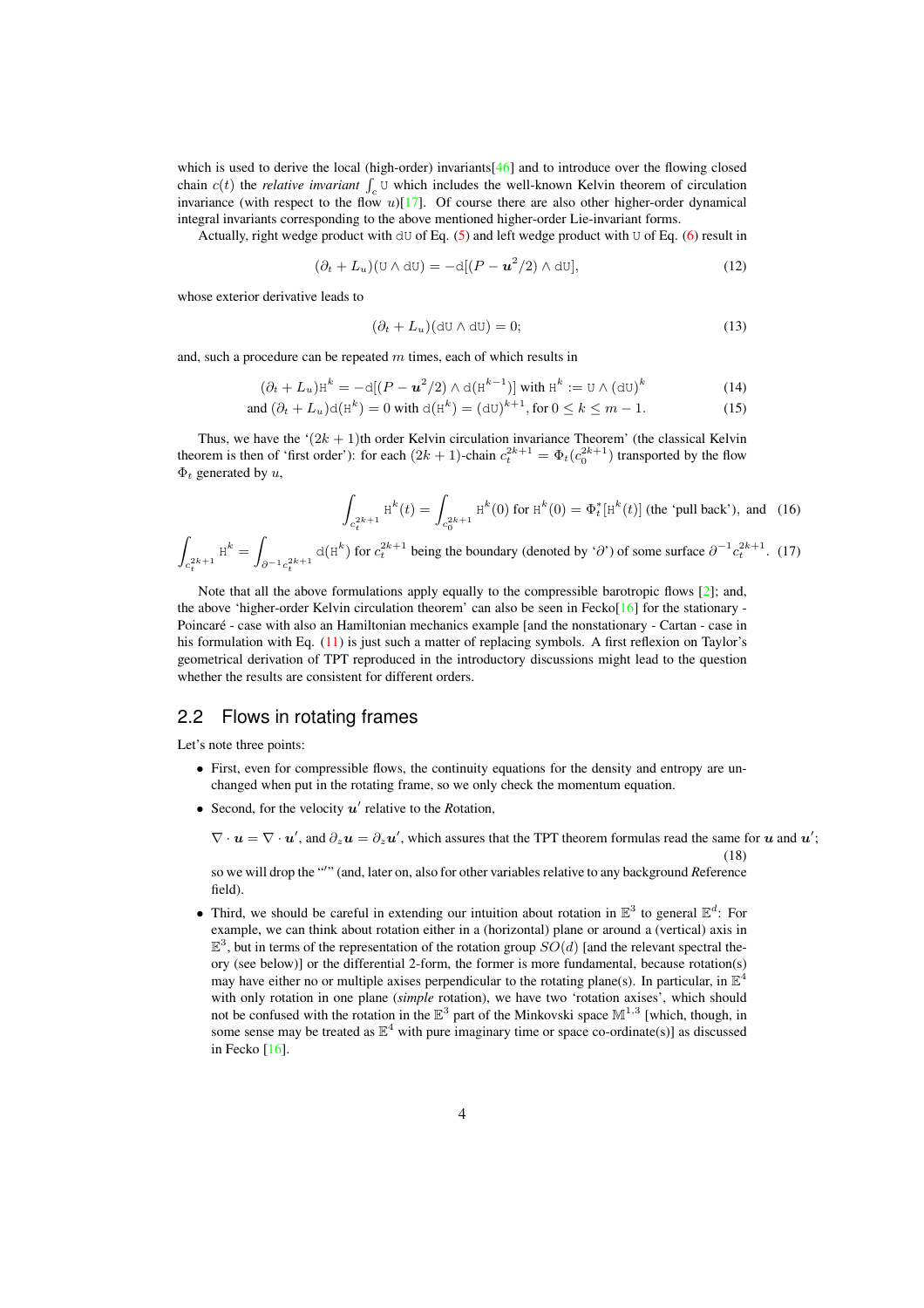For flows in a rotating frame, an *inertial force* should thus be included in Eqs. [\(5,6\)](#page-2-2). This amounts to calculate the acceleration, i.e., the change rate of the velocity of a point of the rotating frame, which is essentially a coordinate transformation problem as presented in Chandrasekhar[\[8\]](#page-14-2) for  $\mathbb{E}^3$ , extendable of course to  $\mathbb{E}^d$ . Alternatively, one can adopt the functional action (Lagrangian[\[34,](#page-15-19) [20\]](#page-14-16) or Hamiltonian<sup>[\[44\]](#page-15-2)</sup>) and variational approach. The latter has been given by Shashikanth<sup>[44]</sup>, and we here further develop the results for our purpose:

 $\Omega_R$  denoting the 2-form corresponding to the rotation (characterized also by an anti-symmetric matrix, the exponential of which is the rotation matrix, representing possibly multiple planar rotations: see below) of the frame and  $X$  the 1-form corresponding to the position vector  $x$ , the inertial force entering the left hand side of Eq.  $(5)$  reads (with  $\star$  denoting the Hodge dual)

$$
L_u \mathbf{U}_R = (\mathbf{d}\iota_u + \iota_u \mathbf{d})[\star(\star \Omega_R \wedge \mathbf{X})],\tag{19}
$$

with the frame rotating velocity 1-form

<span id="page-4-1"></span><span id="page-4-0"></span>
$$
\mathbf{U}_R := \star (\star \Omega_R \wedge \mathbf{X}).\tag{20}
$$

Following the terminology in  $\mathbb{E}^3$ , we have

**Proposition 1** In the frame with uniform rotation  $\Omega_R$  in  $\mathbb{E}^d$ , the  $\Delta u_u$  part on the right hand side of Eq. *[\(19\)](#page-4-0) is exact and contributes to the centrifugal force, and the* ιud *part to the 'Coriolis force'.*

Later, we will further apply the *spectral theorem* to the skew-symmetric matrix corresponding to  $\Omega_R$ , for simplifying the explicit calculations and analyses.

Combining Eqs. [\(5,6](#page-2-2)[,19](#page-4-0)[,20\)](#page-4-1), we have the Lie-invariance law in the rotating  $\mathbb{E}^d$ 

<span id="page-4-3"></span>
$$
(\partial_t + L_u)(\mathbf{U} + \mathbf{U}_R) = -\mathbf{d}(P - \mathbf{u}^2/2),\tag{21}
$$

$$
(\partial_t + L_u)\mathrm{d}(\mathrm{U} + \mathrm{U}_R) = 0.
$$
\n(22)

Thus, with the replacement of  $dU \rightarrow d(U + U_R)$ , many geometrical results in the inertial frame carry over, *mutatis mutandis*, in particular, the *integral surface* generalizing the Helmholtz vortex line and tube, and, the relative integral invariant generalizing the circulation in Kelvin's theorem.

Actually, according to the Lie theory[\[15\]](#page-14-14), rotation  $R \in SO(d)$  can be represented as the exponential of an anti-symmetric matrix A and we have the *spectral theory*[\[55\]](#page-16-2): A is a normal matrix, subjecting to the *spectral theorem*, thus (block) diagonalizable by a special orthogonal transformation. More definitely, for  $d = 2m$  we have  $A = Q\Lambda Q^{\mathsf{T}}$  where  $Q$  is orthogonal and

<span id="page-4-5"></span>

|  | 412 |  | block diagonal with $O$ and $o$ representing (blocks) of 0s and with real <i>rotating rate</i> ,<br>$\lambda_i$ , in the 2 × 2 block $\Lambda_i = \begin{pmatrix} 0 & \lambda_i \\ -\lambda_i & 0 \end{pmatrix}$ for $i = 1, , n$ , |  |
|--|-----|--|-------------------------------------------------------------------------------------------------------------------------------------------------------------------------------------------------------------------------------------|--|
|  |     |  | being the coefficients of the purely imaginary eigenvalues: When $d = 2m + 1$ , $\Lambda$<br>presents at least one extra row and column of 0s, indicating the dth (rotating) axis.                                                  |  |

**Definition 1** *If there is only one component, say,*  $\lambda_i$ , of  $\lambda$  *is nonvanishing, the rotation is simple; otherwise, multiple.*[4](#page-4-2)

<span id="page-4-4"></span>The spectral theorem indicates that the rotation can be decomposed into sub-rotations in mutually orthogonal 2-planes. Thus, we have

<span id="page-4-2"></span><sup>&</sup>lt;sup>4</sup>When we treat the rotation, represented in our special case by  $\Omega_R$  but exhibiting multiple plannar rotations, as a whole, it is singular; otherwise, plural.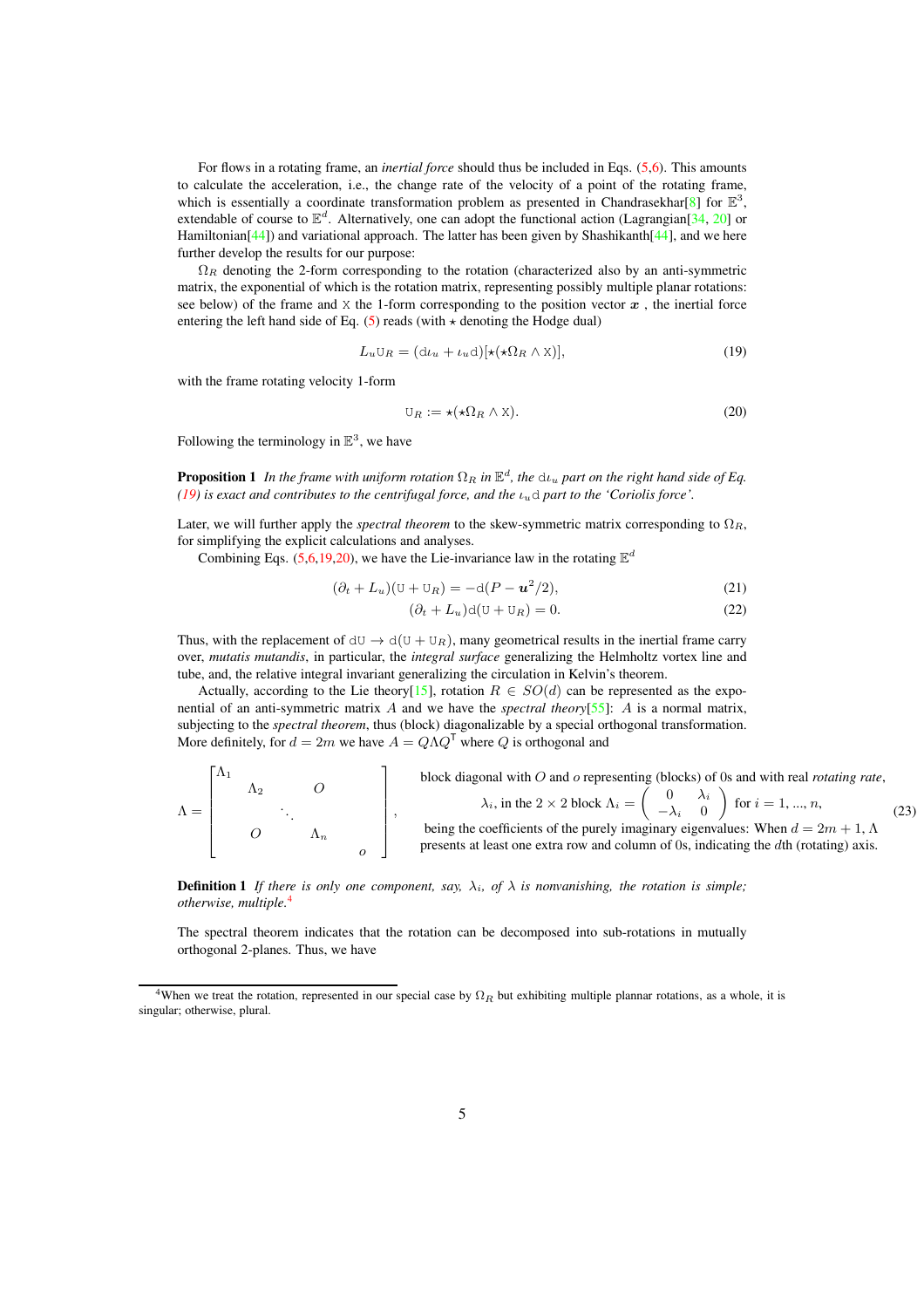**Lemma 1**  $\Omega_R$  can be decomposed into 'orthogonal'<sup>[5](#page-5-0)</sup> 2-forms, explicitly in terms of the coordinates of E d *, with appropriate choice of the indexes/ordering,*

<span id="page-5-3"></span><span id="page-5-2"></span>
$$
\Omega_R = \sum_{i=1}^m \lambda_i \, dx_{2i-1} \wedge dx_{2i} \, \text{for} \, 2m = d \, \text{or} \, 2m + 1 = d; \tag{24}
$$

and then follows

<span id="page-5-5"></span>Lemma 2

$$
For U_R = \star (\star \Omega_R \wedge X) \text{ with a 2-form rotating rate } \Omega_R, \ dU_R = 2\Omega_R. \tag{25}
$$

Thus, we can transform Eqs. [\(21,22\)](#page-4-3), already given by Shashikanth[\[44\]](#page-15-2) (and traditionally, in  $\mathbb{E}^3$ , in terms of vector fields[\[8\]](#page-14-2)), into the much more explicit and convenient form for our purposes

<span id="page-5-1"></span>
$$
(\partial_t + L_u)U + 2\iota_u\Omega_R = -d(P - \mathbf{u}^2/2 - \iota_u U_R),
$$
\n(26)

$$
(\partial_t + L_u)(dU + 2\Omega_R) = 0.
$$
\n(27)

These, especially the 'Coriolis force'  $2\iota_u \Omega_R$  in Eq. [\(26\)](#page-5-1), are what we are familiar with in  $\mathbb{E}^3$ , and now they turn out to be the same for general  $\mathbb{E}^d$ .

# 3 Taylor-Proudman theorems and relatives in  $\mathbb{E}^d$

#### 3.1 The theorem

From Eq.  $(22)$ , and by the definition of Lie derivative, to first order accuracy for small t, the integral over a circuit (1-boundary)

$$
\int_{c(t)} (\mathbf{U} + \mathbf{U}_R) = \int_{c(0)} (\mathbf{U} + \mathbf{U}_R) + t \int_{c(0)} L_u (\mathbf{U} + \mathbf{U}_R), \tag{28}
$$

where  $c(t) = \Phi_t[c(0)]$  and  $U + U_R$  in the integrands on the right hand side is the pullback,  $\Phi_t^*$  of the flow  $\Phi_t$  generated by u, of that on the left hand side:  $d\Phi_t^*(U + U_R)/dt|_{t=0} = L_u(U + U_R)$ . And, the following *integral invariant*, as the generalization of the circulation in Kelvin's theorem[\[17\]](#page-14-5), is implied by Eqs. [\(20](#page-4-1)[,22\)](#page-4-3) in  $\mathbb{E}^d$ 

$$
\int_{c(t)} (\mathbf{U} + \mathbf{U}_R) = \int_{c(0)} (\mathbf{U} + \mathbf{U}_R). \tag{29}
$$

<span id="page-5-4"></span>Definition 2 *The rotation is 'fast' with some component(s) of* λ *being large to make the relevant*  $term(s)$  dominant. In fast rotation, each component  $\lambda_i$  is effectively either large or vanishing, in the *asymptotic sense, symbolically*  $\Omega_R \to \infty$ *. If more than one components of*  $\lambda$  *are large, they can be of the same or different orders (in the sense of asymptotic analysis[\[5\]](#page-14-17)): in the former case, the multiple rotations are simultaneously fast, and the latter independently fast.*

**Remark 1** If there is some nonvanishing  $\lambda_i$  which is not large, with the corresponding term becom*ing subdominant, it will be treated as effectively vanishing in our analysis with the idea of dominant balance; if both*  $\lambda_i$  *and*  $\lambda_j$  *are large but*  $\lambda_i \ll \lambda_j$ *, then they should be treated separated (with the relevant terms set to zero subsequently: see below) as of different orders in the asymptotic analysis.*

<span id="page-5-0"></span> $5$ Note that we adopt such a terminology by the property that the wedge product of one with another never vanishes, which superficially in words seems contradicting but actually is consistent with the notion of orthogonal vectors whose inner/dot product vanishes.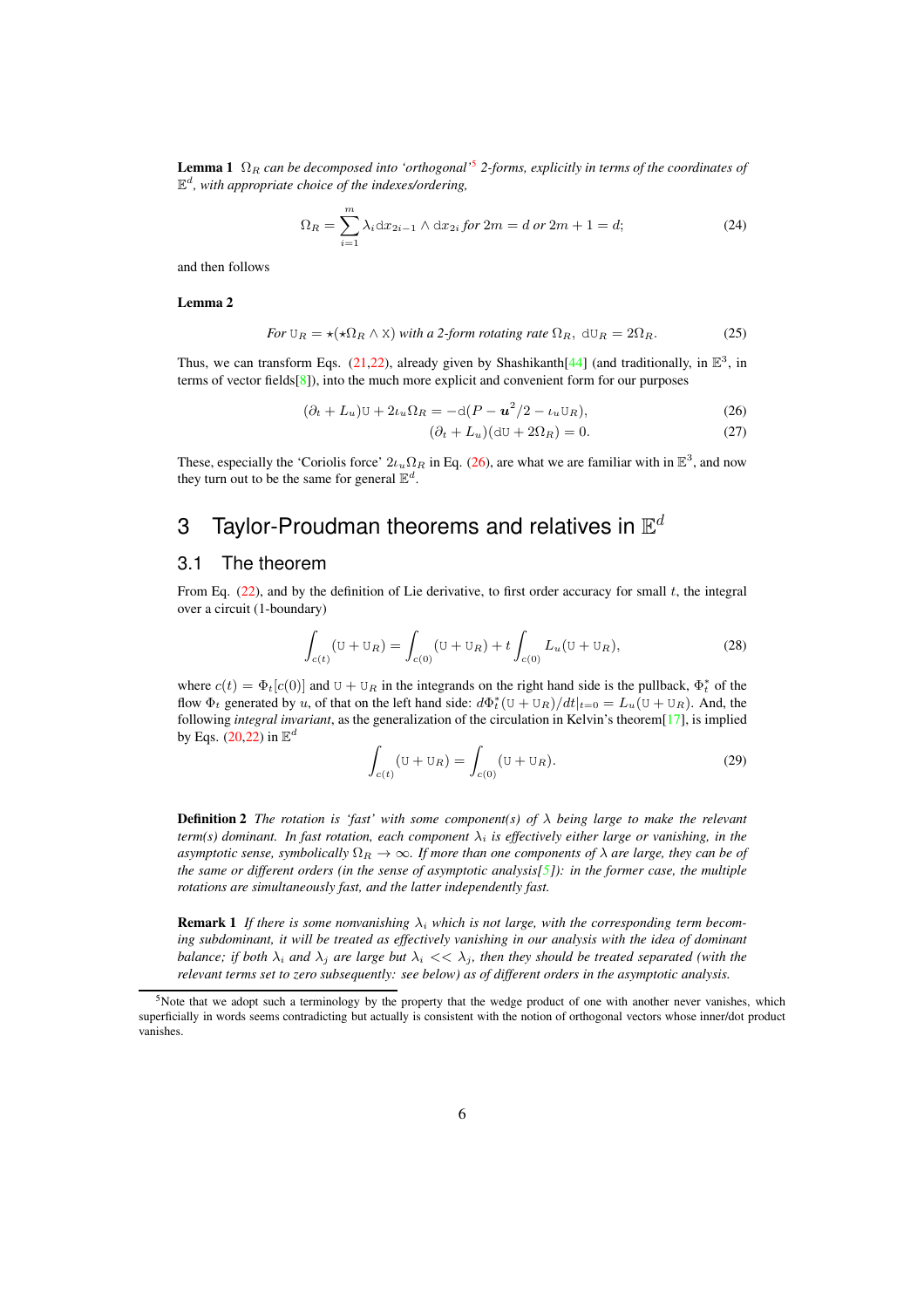For fast rotation, leaving only the terms indexed with  $r_R$ ', Eq. [\(24\)](#page-5-2), Lemma [2](#page-5-3) and the Stokes theorem lead to

<span id="page-6-0"></span>
$$
\int_{c(0)} \mathbb{U}_R = \int_{\partial^{-1}c(0)} \mathrm{d}\mathbb{U}_R = 2 \int_{\partial^{-1}c(0)} \Omega_R = 2 \sum_{i=1}^m \lambda_i \int_{\partial^{-1}c(0)} \mathrm{d}x_{2i-1} \wedge \mathrm{d}x_{2i} =: \sum_{i=1}^m 2\lambda_i A_i. \tag{30}
$$

That is, we have generalized Taylor's[\[48\]](#page-15-3) observation:

**Lemma 3** The rotation contribution to Kelvin's circulation is the sum of the projection area  $A_i$  of the *circuit in the ith rotating plane multiplied by twice the corresponding rotation rate*  $\lambda_i$ *.* 

Using Eq.  $(30)$ , we have

<span id="page-6-4"></span><span id="page-6-3"></span>
$$
\int_{c(0)} L_u \mathbf{U}_R = \int_{\partial^{-1} c(0)} \mathrm{d}L_u \mathbf{U}_R = 2 \int_{\partial^{-1} c(0)} L_u \Omega_R = 0. \tag{31}
$$

Because for every 1-boundary  $c(0)$  the second term of the right hand side should vanish for all possible surface  $\partial^{-1}c(0)$  [whose boundary is  $c(0)$ ], we have obtained (using  $L_u = \iota_u d + d\iota_u$ ) the (generalized) Taylor-Proudman theorem:

**Theorem 1** For a rotating flow in  $\mathbb{E}^d$ , with  $d$  odd (=  $2m+1$ ) or even (=  $2m$ ), when the time variation *is negligible and the rotation is fast, i.e.,*  $\Omega_R \to \infty$ *, we have asymptotically* 

$$
L_u \Omega_R \to 0, \ i.e., \ d u_u \Omega_R = d u_u \sum_{i=1}^m \lambda_i dx_{2i-1} \wedge dx_{2i} \to 0.
$$
 (32)

*Proof.* See derivations above. □

<span id="page-6-1"></span>

Remark 2 *We have followed Taylor to take the detour to be able to see the geometry and topology, but a 'textbook' shortcut would be directly taking with the dominant balance argument in Eq. [\(27\)](#page-5-1)*  $L_u\Omega_R = 0$ . And, bruteforce calculations without realizing nor using the above Lemma [2](#page-5-3) for definite d *(as we did for good checks of the examples in the next section) can also arrive at the result, but formidable for large* d *with more than one nonvanishing plane-rotating rates (*λ*s). We have resisted expanding the right hand side of Eq. [\(32\)](#page-6-1) further and then analyze the formal results with Definition [2,](#page-5-4) which will lead to a list of corollaries of more definite formulas for specific situations, because it is more illuminating to summarize and explain the following three constituting structures from observing the effects of the subsequent interior product and exterior derivative operators on*  $\Omega_R$  *decomposed from* Lemma *I* (which makes the manipulations so simple as to border on the trivial<sup>[6](#page-6-2)</sup>):

- *First of all, for each nonvanishing (large)*  $\lambda_i$ *, the operation of '* $\iota_u$ ' *leads to two components*  $u_{2i-1}dx_{2i}$  *and*  $-u_{2i}dx_{2i-1}$ *, on which the further operation of 'd' results in*  $\lambda_i$  *multiplied by* u2i−1,2i−<sup>1</sup> + u2i,2<sup>i</sup> *(*→ 0*, i.e., 'incompressibility in the plane' of the flow in that fast rotating plane), with the shorthand notation*  $u_{i,j} := \partial_x u_i$ , for the coefficient of the particular component <sup>d</sup>x2i−<sup>1</sup> <sup>∧</sup> <sup>d</sup>x2<sup>i</sup> *of the final total 2-form. 'Physically', it means that actually the projection area in each (fast) rotating plane tend to be invariant, though Lemma [3](#page-6-3) says the weighted sum. This is correct, because, for any c, we can take circuit*  $c_i$  *in the*  $x_{2i-1}$ *-* $x_{2i}$  *plane circling exactly the projection of* c *on this plane, thus invariant* Ai*.*
- *The operation of*  $\triangle$  *after*  $\iota_u$  *also leads to other 'cross terms' with*  $i \neq j$ *, such as*  $(\lambda_i u_{2i-1,2j-1} +$  $\lambda_j u_{2j,2i}$ )d $x_{2j-1}$  ∧d $x_{2i}$  *and*  $(\lambda_i u_{2i-1,2j} - \lambda_j u_{2j-1,2i})$ d $x_{2j}$  ∧d $x_{2i}$ *. For*  $r_{ij} := \lambda_i/\lambda_j$  *of orderone amplitude, i.e., simultaneously fast multiple rotations, the dominant-balance asymptotic result*  $(r_{ij}u_{2i-1,2j-1} + u_{2j,2i}) = 0 = (r_{ij}u_{2i-1,2j} - u_{2j-1,2i})$ *. But, in the independently-fast*

<span id="page-6-2"></span><sup>&</sup>lt;sup>6</sup>Readers who are not yet familiar with the manipulations of differential forms may first jump to go through the easy and concret examples in Secs. [3.2.1,](#page-7-0) [3.2.2,](#page-8-0) [3.2.3](#page-8-1) below to obtain some experience.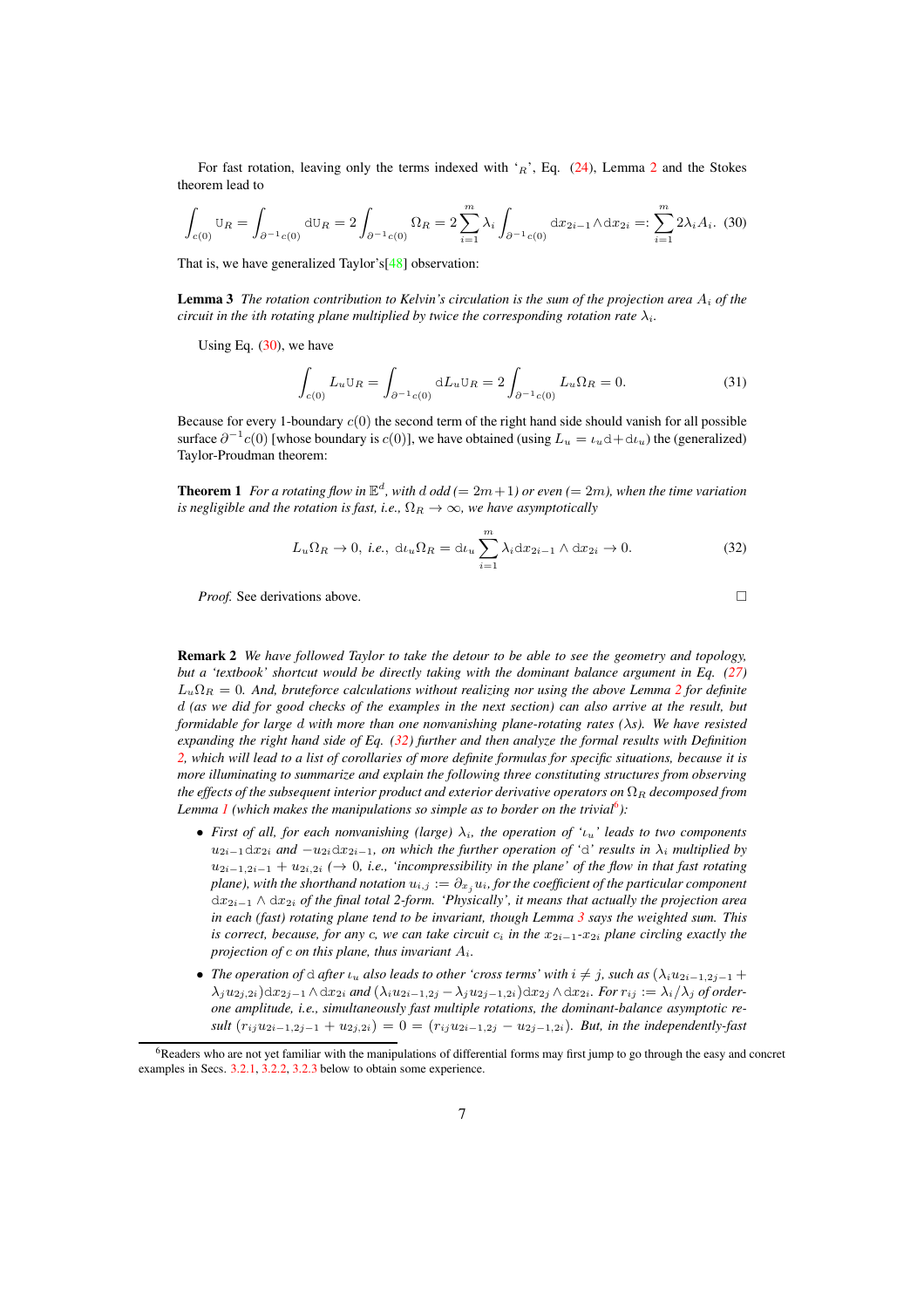*case, with*  $|r_{ii}| \rightarrow \infty$ *, further asymptotic simplification with subsequent dominant balances at different orders is that, separately,*  $u_{2i-1,2j-1} = u_{2j,2i} = u_{2i-1,2j} = u_{2j-1,2i} = 0$ ; that is, *finer structures can emerge with realistic value of*  $|r_{ij}| >> 1$ *.* 

• If some  $\lambda_i$  vanishes and/or if there is an 'extra' coordinate, chosen to be  $d = 2m + 1$ , the *cylinder conditions along the corresponding coordinate axis(es) result due to the fact that only one (large) component of*  $\lambda_i$  *is involved in the resulted coeffecient of the 2-form component in the term containing the differential of this coordinate variable; that is,*  $u_{j,2i-1} = u_{j,2i} = 0$ *and/or*  $u_{i,2m+1} = 0$ ,  $\forall$  j  $\neq$  *i*; and, there is no TPT constraint on  $u_{2i-1}$ ,  $u_{2i}$  and/or  $u_{2m+1}$ , the *differential of the corresponding coordinate variable(s) not appearing in our decomposition of*  $\Omega_R$  *thus not following the interior product*  $\iota_u$ *.* 

*The above asymptotic properties correspond to some reduced models (see below) which are expected to reasonably decoupled from the whole system. Problems such as how much these sub-dynamics are selfautonomous for realistic parameters and whether the formal asymptotic states can indeed be arrived at when the parameters are taken to the limits, among others, are subtle, especially when coupled with the problem of turbulence[\[9,](#page-14-18) [14,](#page-14-19) [35,](#page-15-20) [7,](#page-14-20) [43,](#page-15-21) [41\]](#page-15-22).*

Note that for  $d > 3$ , we can have non-vanishing differential forms of order  $k > 3$ , and it has been shown in Sec. [2](#page-2-4) how to extend the classical Kelvin-Helmholtz theorems to objects related to such k and d. Thus following the above analysis, carrying  $H^k$  over to the rotating frame to become  $H^k_T :=$  $(U+U_R) \wedge [d(U+U_R)]^k$ , we have for the fast rotation with  $H_R^{k-1} := U_R \wedge (dU_R)^{k-1}$  dominating  $H_T^{k-1}$ ,

#### <span id="page-7-1"></span>Corollary 1

When 
$$
\Omega_R \to \infty
$$
,  $L_u d(H_R^{k-1}) = 2L_u(\Omega_R)^k = 2d_t(u(\Omega_R)^k = 0$ , for each  $k = 1, 2, ..., m - 1$ ). (33)

<span id="page-7-2"></span>Remark 3 *Since the Lie derivative satisfies the Leibniz rule, Eq. [\(33\)](#page-7-1) can also be deduced directly from Eq. [\(32\)](#page-6-1).*

# 3.2 TPT Examples in  $\mathbb{E}^{3,4,5}$

We now demonstrate in the following examples the above results which 'resonate' with the inertial-wave discussions in Sec. [3.3](#page-9-0) and with the reduced models of Sec. [3.4.](#page-10-0)

## <span id="page-7-0"></span>3.2.1  $\mathbb{E}^3$  case

For  $d = 3$ ,  $n = 1$  in Eq. [\(23\)](#page-4-5) and that the rotation rate/vorticity 2-form reads

<span id="page-7-3"></span>
$$
\Omega_R = \lambda \mathrm{d}x_1 \wedge \mathrm{d}x_2,\tag{34}
$$

*i.e.*, rotation in the 1-2 plane or around the  $x_3$  axis. The right hand side of Theorem [1,](#page-6-4)

$$
\lambda[(u_{1,1} + u_{2,2})dx_1 \wedge dx_2 + u_{1,3}dx_3 \wedge dx_2 + u_{2,3}dx_1 \wedge dx_3] = 0, \qquad (35)
$$

leads to the classical Taylor-Proudman relations, Eqs. [\(3,4\)](#page-1-1) which also follow Remark [3.](#page-7-2) If we impose incompressibility for the total flow,  $u_{1,1}+u_{2,2}+u_{3,3}=0$ , then Eqs. [\(4\)](#page-1-1) should be replaced with  $u_{3,3}=0$ 0. Note that the content in the square bracket of Eq. [\(35\)](#page-7-3) is, in Taylor's notation with slight adjustments, that  $[-u_{1,3}\bar{x}_1 - u_{2,3}\bar{x}_2 + (u_{1,1} + u_{2,2})\bar{x}_3] \cdot dS = -[u_{1,3}\bar{x}_1 + u_{2,3}\bar{x}_2 - (u_{1,1} + u_{2,2})\bar{x}_3] \cdot \bar{n} dS \forall dS,$ where  $\bar{x}_\bullet$  and  $\bar{n}$  are unit vectors normal to respectively each directed coordinate plane and the surface element.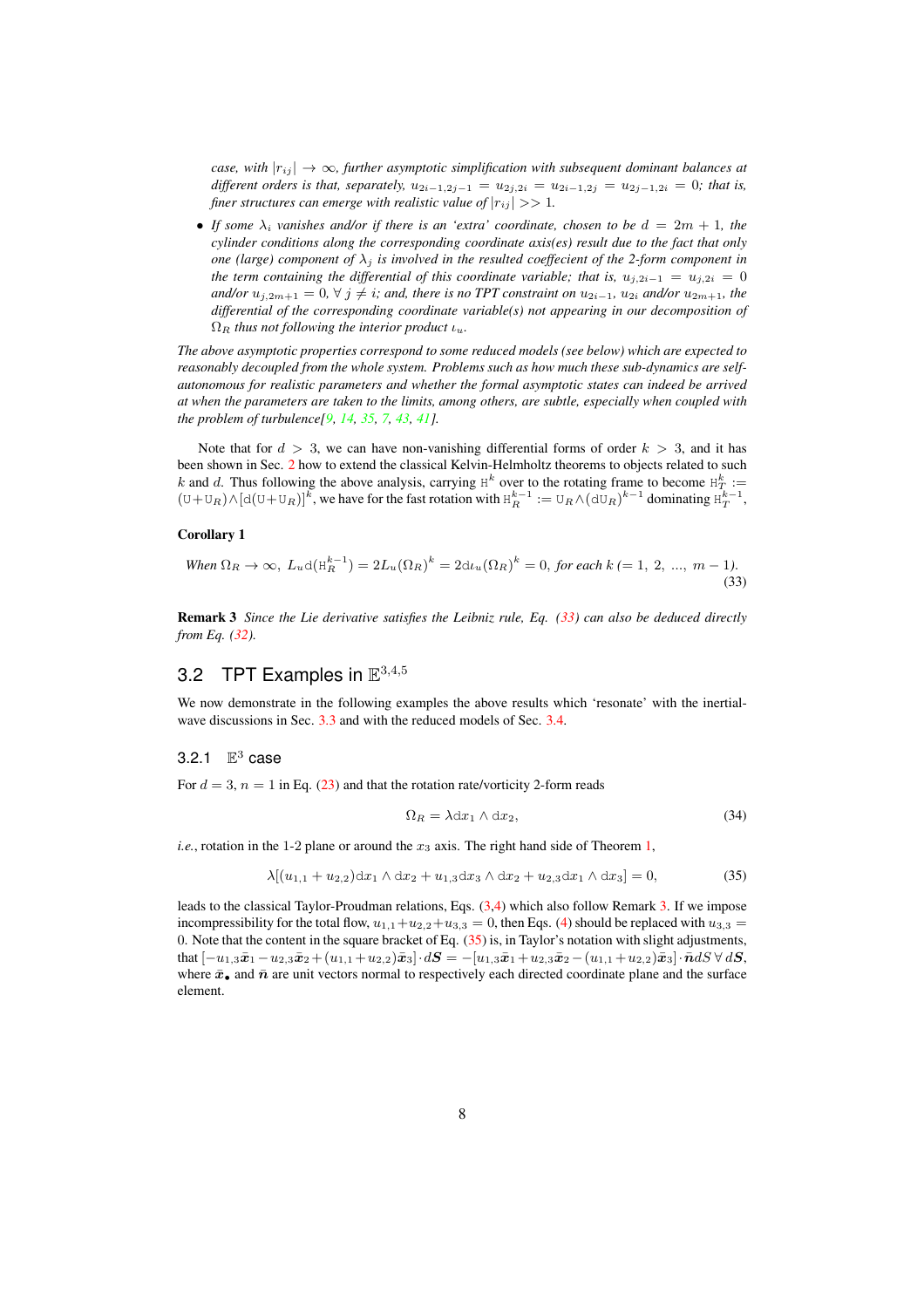#### <span id="page-8-0"></span>3.2.2  $\mathbb{E}^4$  case

Now  $\Omega_R = \lambda_1 dx_1 \wedge dx_2 + \lambda_2 dx_3 \wedge dx_4$  $\Omega_R = \lambda_1 dx_1 \wedge dx_2 + \lambda_2 dx_3 \wedge dx_4$  $\Omega_R = \lambda_1 dx_1 \wedge dx_2 + \lambda_2 dx_3 \wedge dx_4$  and Theorem 1 reads

 $\lambda_1[(u_{1,1} + u_{2,2})dx_1 \wedge dx_2 + u_{1,3}dx_3 \wedge dx_2 + u_{1,4}dx_4 \wedge dx_2 - u_{2,3}dx_3 \wedge dx_1 - u_{2,4}dx_4 \wedge dx_1] +$  $+\lambda_2[u_{3,1}dx_1\wedge dx_4+u_{3,2}dx_2\wedge dx_4+(u_{3,3}+u_{4,4})dx_3\wedge dx_4-u_{4,1}dx_1\wedge dx_3-u_{4,2}dx_2\wedge dx_3]=0$ , (36)

following which (or Remark [3\)](#page-7-2) is the 4-space Taylor-Proudman results:

In the case of constant *multiple (double) rotations* for  $\lambda_1 = r\lambda_2$  and  $r > 0$  without loss of generality,

<span id="page-8-2"></span>
$$
u_{1,1} + u_{2,2} = u_{3,3} + u_{4,4} = 0 = r u_{1,3} + u_{4,2} = r u_{2,3} - u_{4,1} = r u_{1,4} - u_{3,2} = r u_{2,4} + u_{3,1}, \tag{37}
$$

in which, coordinate transformations  $x'_1 = \sqrt{r}x_1$  and  $x'_2 = \sqrt{r}x_2$  can be applied to have  $\lambda'_1 = \lambda_2$ , or, in other words,  $r = 1$  can be used in principle for any realistic finite r: For r of  $O(1)$  (order one for *simultaneously fast* rotations), no more asymptotic behavior than Eq. [\(37\)](#page-8-2) can be derived; for large r (≫ 1 for *independently fast* rotations), finer structures

<span id="page-8-5"></span>
$$
0 = u_{1,3} = u_{4,2} = u_{2,3} = u_{4,1} = u_{1,4} = u_{3,2} = u_{2,4} = u_{3,1}
$$
\n
$$
(38)
$$

are revealed by such coordinate transformation itself, or alternatively as the result of subsequent dominant balances pointed out in Remark [3.](#page-7-2)

In the case of *simple rotation*, for  $\lambda_2 = 0$  without loss of generality,

<span id="page-8-3"></span>
$$
u_{1,1} + u_{2,2} = 0 = u_{1,3} = u_{1,4} = u_{2,3} = u_{2,4}.
$$
\n(39)

*Cylinder condition* of the 'horizontal flow' along the axises 'perpendicular' to the rotating 'horizontal' plane is indeed reached. There is no TPT constraint on  $u_3$  nor  $u_4$ .

#### <span id="page-8-1"></span>3.2.3  $E^5$  case

The block-diagonal  $\Lambda$  with Eq. [\(23\)](#page-4-5) for  $d = 5$  is the same as that for  $d = 4$  except for an additional row and column of zeros, thus no TPT constraint on  $u_5$ . And, the decomposition of the rotation is formally the same and we find the following extra terms in addition to those in  $\mathbb{E}^4$ 

$$
\lambda_1(u_{1,5}\mathrm{d}x_5\wedge \mathrm{d}x_2-u_{2,5}\mathrm{d}x_5\wedge \mathrm{d}x_1)+\lambda_2(u_{3,5}\mathrm{d}x_5\wedge \mathrm{d}x_4-u_{4,5}\mathrm{d}x_5\wedge \mathrm{d}x_3),
$$

and that the Taylor-Proudman theorem in  $\mathbb{E}^5$  is just adding to that in  $\mathbb{E}^4$  the following cylinder condition along the rotation axis (taken to be  $x_5$  here):

<span id="page-8-4"></span>
$$
u_{1,5} = u_{2,5} = u_{3,5} = u_{4,5} = 0 \tag{40}
$$

for the fast double-rotation case. If the flow is incompressible, then the the total incompressibliity is decomposed into the first two sub-incompressibilities in Eq. [\(37\)](#page-8-2) plus  $u_{5,5} = 0$ .

For the simple rotation case with  $\lambda_2 = 0$ , there is no TPT constraint on  $u_3$ ,  $u_4$  and  $u_5$ .

It is then clear enough what the general TPTs would be for general  $\mathbb{E}^d$ , with the above results of  $d = 3$ , 4 and 5. In particular, it is noted that there is always at least one coordinate axis left to be the rotating axis for odd  $d$ , while for even  $d$ , all coordinates may be involved in forming the rotating planes.

3.2.4 No simple cylinder condition(s), thus the traditional passive scalar(s), from TPT of  $d > 3$ 

We see that it is impossible to obtain 3D passive scalars from mere fast ratations of higher-dimensional flows, because no such cylinder condition results from this kind of physical mechanism. The above are our fundamental results, which are the basis of reduced dynamical models and whose consistency with inertial wave properties will be discussed below (together with remarks on the resonanat wave theory).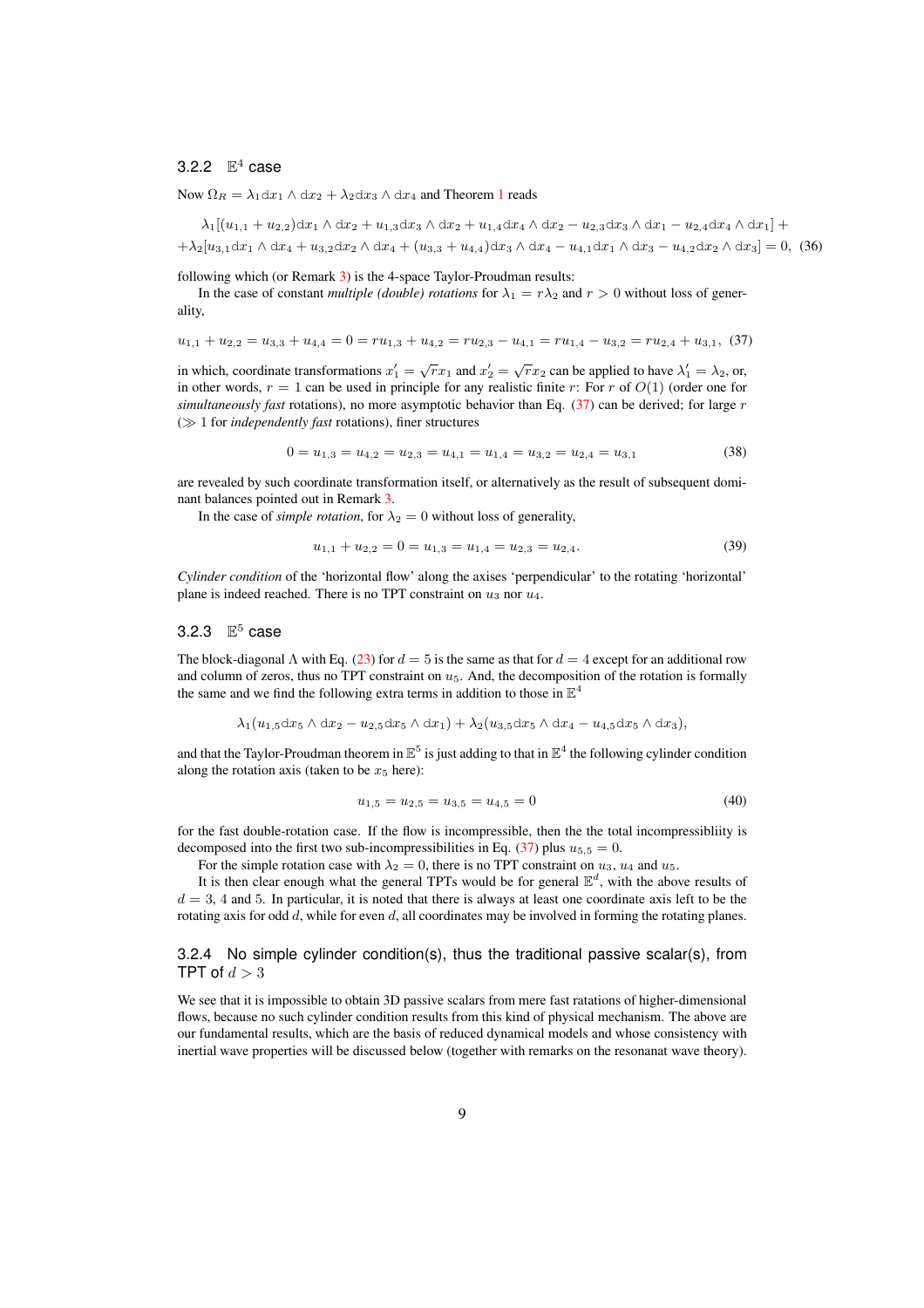#### <span id="page-9-0"></span>3.3 TPT and Inertial waves

Here, we present the inertial waves, the basis for the *resonant wave theory*, in  $\mathbb{E}^4$  and  $\mathbb{E}^5$ , to show how the results 'resonate' with TPT. For simplicity, let's now focus on the incompressible flows.

Let's start with Eqs.  $(5,19)$  $(5,19)$  for incompressible flows. In the appropriately chosen coordinates according to the spectral theorem, [\(25\)](#page-5-5), and  $L_u = \iota_u d + d\iota_u$ , we have

<span id="page-9-1"></span>
$$
\partial_t \mathbf{U} + \iota_u (\mathbf{d} \mathbf{U} + 2\Omega_R) = -\mathbf{d} \{ P - \iota_u [\star (\star \Omega_R \wedge \mathbf{X})] \} =: -\mathbf{d} \Pi. \tag{41}
$$

The standard Fourier normal-mode analysis with  $u_i = \hat{u}_i \exp{\{\hat{i}(\mathbf{k} \cdot \mathbf{x} + \varpi t)\} + c.c.)}$  and  $\hat{i}^2 = -1$ , and similarly for Π, leads to the dispersion relation between the wave frequency  $\varpi$  and vector k.

The normal-mode analysis of Eq. [\(41\)](#page-9-1) in  $\mathbb{E}^4$  results in

<span id="page-9-3"></span>
$$
\begin{bmatrix}\ni\varpi & -2\lambda_1 & 0 & 0 & ik_1 \\
2\lambda_1 & i\varpi & 0 & 0 & ik_2 \\
0 & 0 & i\varpi & -2\lambda_2 & ik_3 \\
0 & 0 & 2\lambda_2 & i\varpi & ik_4 \\
k_1 & k_2 & k_3 & k_4 & 0\n\end{bmatrix}\n\begin{bmatrix}\n\hat{u}_1 \\
\hat{u}_2 \\
\hat{u}_3 \\
\hat{u}_4 \\
\hat{u}_4 \\
\hat{\Pi}\n\end{bmatrix} = 0,
$$
\n(42)

the existence of whose nontrivial solutions leads to the equation for the vanishing of the determinant of the coefficient matrix. The matrix being  $5\times 5$  though, the determinant is actually third order in  $\varpi$  due to the particular structure, and the solutions are

<span id="page-9-2"></span>
$$
\varpi_{\pm} = \pm 2\sqrt{(\lambda_2^2 k_1^2 + \lambda_2^2 k_2^2) + (\lambda_1^2 k_3^2 + \lambda_1^2 k_4^2)} / |\mathbf{k}|,\tag{43}
$$

$$
and \ \varpi_0 = 0. \tag{44}
$$

**Definition 3** *The motion with*  $\varpi = 0$  *corresponds to a vortical mode which may be natural/unconditional with no dependence on* k*, as Eq. [\(44\)](#page-9-2), and which may also be imposed/conditional with particular choice of the dependence of* k*, as for Eq. [\(43\)](#page-9-2).*

<span id="page-9-4"></span>**Remark 4** With  $\lambda_2 = 0 = k_4$ , Eq. [\(43\)](#page-9-2) reduces to the well-known dispersion relations for the *circularly polarized inertial waves in* E 3 *. Taking Eq. [\(44\)](#page-9-2) for the 'natural' vortical mode into Eq. [\(42\)](#page-9-3), we of course obtain Eq. [\(37\)](#page-8-2) for the TPT in*  $\mathbb{E}^4$ . In the simple-rotation case, with  $\lambda_2 = 0$ , say, *we see that both Eq. [\(44\)](#page-9-2) for the 'natural' vortical/slow mode and the 'imposed' vortical mode with*  $k_3 = k_4 = 0$  in Eq. [\(43\)](#page-9-2) are consistent with the TPT [\(39\)](#page-8-3). Note that taking the above into Eq. [\(42\)](#page-9-3), we *see that the third and fourth equations are actually*  $0 = 0$  *without restriction on*  $\hat{u}_3$  *and*  $\hat{u}_4$ *, precisely Eq. [\(39\)](#page-8-3) instead of stronger condition as one might think on the first sight.*

The situation in  $\mathbb{E}^5$  can be similarly discussed. There are four (two pairs of) dispersion relations, and, as in  $\mathbb{E}^3$  or odd dimension  $d = 2m + 1$  in general, there is no 'natural' vortical mode like Eq. [\(44\)](#page-9-2) in  $\mathbb{E}^4$ . Since the derivation is standard and the computed dispersion relations are lengthy and similar, we only present one of the four results for reference:

$$
\varpi = \sqrt{2} \Big[ \Big( \frac{\lambda_2^4 k_1^4 + \lambda_2^4 k_2^4 + \lambda_2^4 k_5^4 + \lambda_1^4 k_3^4 + \lambda_1^4 k_4^4 + \lambda_1^4 k_5^4 + 2\lambda_2^4 k_2^2 k_5^2 + 2\lambda_2^4 k_2^2 k_1^2 + 2\lambda_2^4 k_5^2 k_1^2 + 2\lambda_1^4 k_4^2 k_3^2 + 2\lambda_1^4 k_4^2 k_5^2 + 2\lambda_1^4 k_3^2 k_5^2 + 2\lambda_2^2 k_2^2 \lambda_1^2 k_4^2 + 2\lambda_2^2 k_2^2 \lambda_1^2 k_3^2 + 2\lambda_1^2 k_4^2 \lambda_2^2 k_1^2 + 2\lambda_1^2 k_3^2 \lambda_2^2 k_1^2 - 2k_5^2 \lambda_1^2 \lambda_2^2 k_2^2 - 2k_5^2 \lambda_1^2 \lambda_2^2 k_3^2 - 2k_5^2 \lambda_1^2 \lambda_2^2 k_4^2 - 2k_5^4 \lambda_1^2 \lambda_2^2 \Big)^{\frac{1}{2}} \\ + \frac{\lambda_2^2 k_1^2 + \lambda_2^2 k_2^2 + \lambda_2^2 k_5^2 + \lambda_1^2 k_3^2 + \lambda_1^2 k_4^2 + \lambda_1^2 k_5^2 \Big)^{\frac{1}{2}}}{\left( \big(k_5^2 + k_4^2 + k_3^2 + k_2^2 + k_1^2 \big) \right)^{\frac{1}{2}}}.
$$
 (45)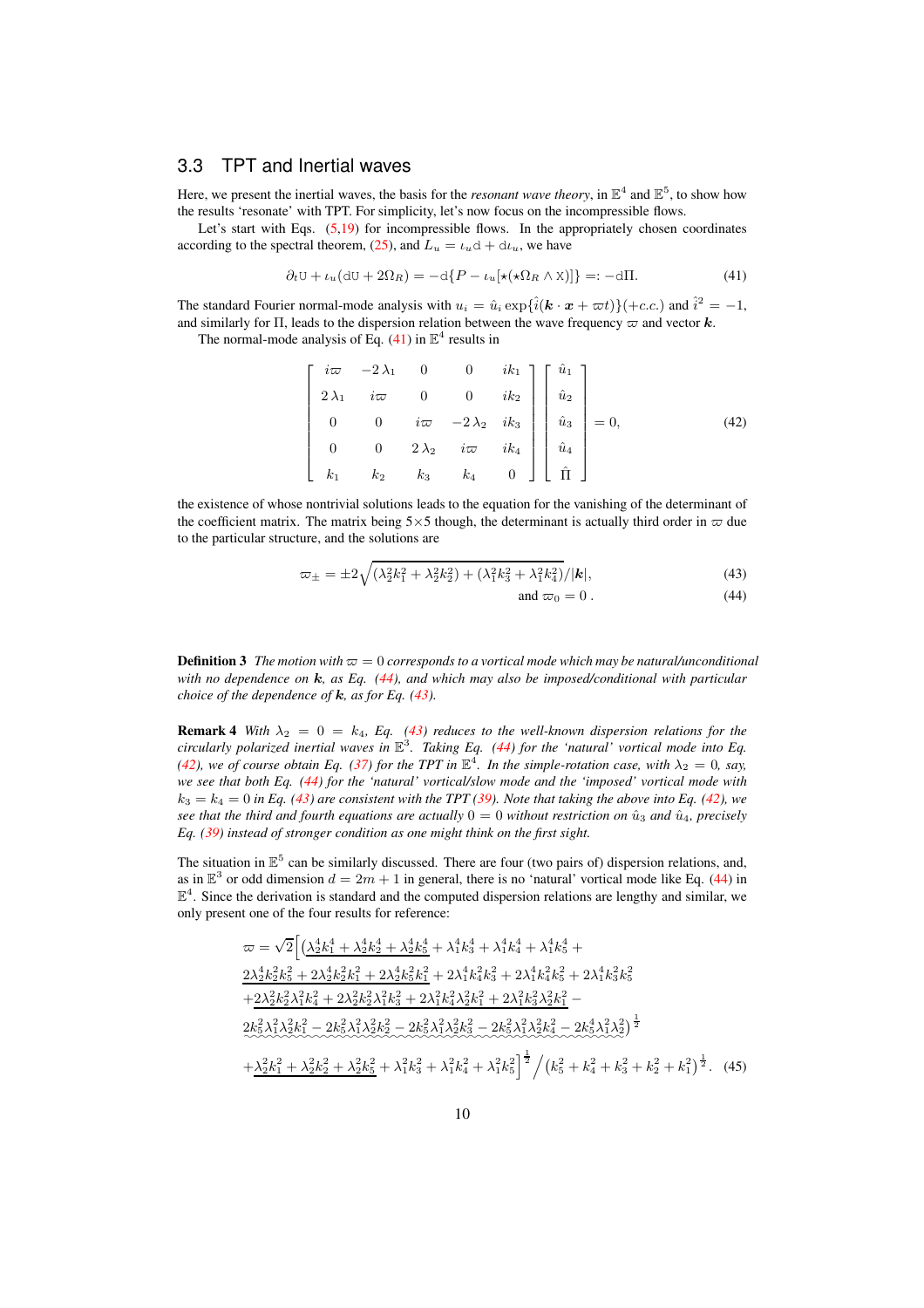Looking lengthy though, the above relation actually presents nice and reasonable order (as can be observed with the help of the underwave and underlines to highlight and separate the different groups of terms), and interested readers can check (it is easiest to start with the simple rotation with  $\lambda_2 = 0$ ), as an example, how the above mode reduces to the vortical one and recovers the TPT with additional  $(40)$ .

Such properties indeed present the connections with TPT, satisfying our main purpose for introducing these relatives, thus appear to be the indication of a 'resonant wave theory' as in  $\mathbb{E}^3$  for describ-ing part of the scenario (waves may not be complete for a turbuence<sup>[7](#page-10-1)</sup>) of approaching those Taylor-Proudman states: A simple consistent intuition is that inertial waves are anisotropic, while resonant interactions due to nonlinearity tend to isotropize the system, thus reducing the former. We also believe that other higher-order geometrical laws discussed in Sec. [2](#page-2-4) should work in constraining the higherorder (resonant) interactions to favor the dynamical evolution towards the Taylor-Proudman-type states, because in the Lie-carrying equations for higher-order differential forms, say, dU∧dU, higer-order nonlinearities are involved, which naturally connects the higher-order resonant interactions. Although there are rigorous mathematical proofs/estimations $[14, 35]$  $[14, 35]$  $[14, 35]$  in  $\mathbb{E}^3$  supporting the resonant wave theory under appropriate conditions, there are also unsettled subtleties  $[43, 9, 45]$  $[43, 9, 45]$  $[43, 9, 45]$  $[43, 9, 45]$  $[43, 9, 45]$  in the turbulent regime involving the large Reynolds number, near resonant interactions and higher order effects in the long time[\[39\]](#page-15-24). In  $\mathbb{E}^4$ , the number and distribution of the resonant and near-resonant modes are at least quantitatively different to  $\mathbb{E}^3$ , thus may offer a model with changing effects of the output to check relevant ideas developed to attack the subtle issues in the latter. We speculate that with the change of dimensionality and that the geometry and topology of the slow manifold, or the change of the population and distribution of the (near) resonant modes $[45, 10]$  $[45, 10]$  $[45, 10]$ , there could be some 'phase transition' point, the number of dimensionality, crossing which the asymptotic limits of fast rotation are different. Note that existing simulations for  $d > 3$ , such as those for isotropic cases [\[21,](#page-14-13) [37\]](#page-15-1), may be extended to check some of our results; adding the noninertial force to that of channel flow[\[40\]](#page-15-18) may also be illuminating for rotating channel turbulence.

#### <span id="page-10-0"></span>3.4 TPT and Reduced models

As said, one of our motivations is also to check whether rotation(s) in high dimensions also lead to (simplified) models of 'realistic' relevance. If this is the case, then we can unify different problems dynamically, with the possibilities of new angles of view, physical insights and techniques. The direct question is whether we can obtain the passive-(multiple-)scalar model from fast rotations, just as the case of two-dimensional passive scalar resulting from imposing TPT on the 3D Navier-Stokes flow.

In the derivation of the TPTs, the time variation of the (relative) flow is much smaller than the rotating rate, or simply let it be zero (steady state), as the fast rotating limit. Intuitively, with increasing rotation rate, the period of time for developing fluid structures varying as fast as the rotation should also increase, as the excitation of ever smaller scales is indicated. Thus, at least for some finite time interval, the TPT features should dominate the dynamics. In the formal derivation of the averaged equation using the standard asymptotic expansion involving the multiple-scale method, the reduced dynamics are seen to be the average over the fast waves or over the vertical co-ordinate (according to the dispersion relation in  $\mathbb{E}^3$  mentioned in Remark [4.](#page-9-4)) The result for the incompressible flow is well documented[\[3,](#page-14-7) [13\]](#page-14-8) with the averaged (sub)-system being 'autonomous' and working as the 'catalyst' for the fast/wave modes, which is consistent with taking the (stationary) TPT  $\partial_3 u = 0$  back to the dynamics. Such a time-dependent form of TPT character is, as said, conceptually simple, but technically rather subtle, especially when the issue of turbulence is involved and if high level of mathematical rigor is to be pursued[\[7,](#page-14-20) [41,](#page-15-22) [19\]](#page-14-22). The well-known *resonant wave theory* describes part of the scenario, but not the formation of pure two-dimensional structure[\[22,](#page-14-23) [52\]](#page-15-25).

<span id="page-10-1"></span> $^7$ In fact, to our best knowledge, so far there is no argument for precise realization of TPT state: Waleffe[\[52\]](#page-15-25) argued with resonantinteraction theory the energy transfer to slower but not vortical modes, thus only quasi-two-dimensionalization, not precisely twodimensionalization as the TPT state.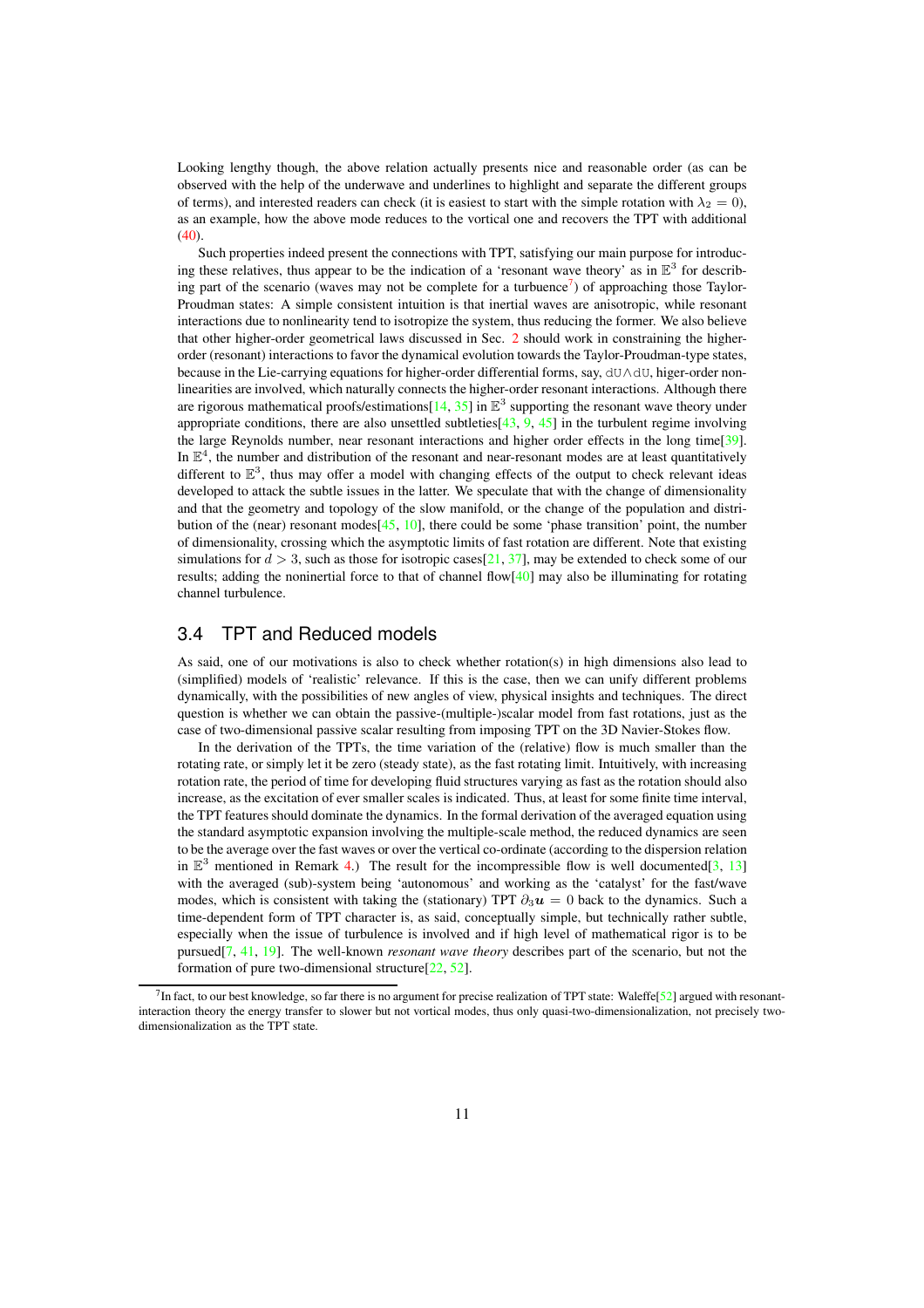#### <span id="page-11-4"></span>3.4.1  $\mathbb{E}^3$  and beyond: reduction of compressible flows

If the flow is compressible, although TPT still requires  $\partial_z \mathbf{u}_h = 0$  and  $\nabla_h \cdot \mathbf{u}_h = 0$ , the compressivemode existence implies that simplely averaging  $u_3$  over the inertial wave or the vertical axis do not make much sense. Indeed, consider the TPT in  $\mathbb{E}^3$  for the compressible but barotropic fluid, for simplicity [with  $\Pi_{\bullet} := \int dP_{\bullet}/\rho$  below], rotating fast (compared to the vortical part of the relative motion) in  $\mathbb{E}^3$ . Formally using Eq. [\(3\)](#page-1-1) and keeping the time derivative, with the equivalence of the indexes 'v', '3' and 'z', the 3D Navier-Stokes equation reduces to

<span id="page-11-0"></span>
$$
\partial_t \rho + \nabla \cdot (\rho \mathbf{u}) = 0,\tag{46}
$$

$$
(\partial_t + \boldsymbol{u}_h \cdot \nabla_h - \nu_h \Delta_h) \boldsymbol{u}_h = -\nabla_h \Pi_h, \qquad (47)
$$

$$
(\partial_t + u_z \partial_z + \boldsymbol{u}_h \cdot \nabla_h - \nu \Delta_h - \nu \partial_{zz}) u_z = -\partial_z \Pi_z.
$$
 (48)

<span id="page-11-3"></span>Remark 5 *Eq. [\(47\)](#page-11-0) can also be understood to be from the vertical average of the original Navier-Stokes equation, thus the corresponding meanings of* u<sup>h</sup> *and* Πh*. According to the TPT, we may also impose*  $\nabla_h \cdot \mathbf{u}_h = 0$  *on this equation.*  $\Pi_z$  *in principle is just*  $\Pi$  *whose vertical average is*  $\Pi_h$ *. The*  $\mathbf{u}_h$ *dynamics appears to be coupled with others through*  $\Pi_h$  *and the continuity equation [\(46\)](#page-11-0), but it could be autonomous with* Πh*, if not affected externally, classically determined by itself through a Poisson equation, as is the common wisdom for a pure incompressible flow problem (whose well-posedness in the sense of global regularity however has not been proved). It is possible that*  $\Pi_h$  *and*  $\mathbf{u}_h$  *simply affect* u<sup>z</sup> *and* ρ *in a one-way manner, but it is not very clear at this point when and why* u<sup>z</sup> *and* ρ *would not affect*  $\Pi_h$  *and*  $u_h$ *. If*  $u_z$  *in Eq.* [\(48\)](#page-11-0) *indeed has no back-reaction onto*  $u_h$ *, we may call*  $u_z$  *a nonlinear passive scalar. One might expect, with an extra source for* uz*, this source could in general affect the*  $u_h$  dynamics through  $P_z$ , which deserves further examination: For example, one may check, with  $u_z$ *numerically forced in rotating flows, whether the dependence of*  $\mathbf{u}_h$  *on this forcing is decreased with increasing rotating rates, by comparing with an independent simulation of Eq. [\(47\)](#page-11-0).*

*Note that in the incompressible case, thus vanishing*  $\partial_z u_z$  *and*  $u_z \partial_z u_z$  *in the above, Eq.* [\(48\)](#page-11-0) *can also be viewed as the vertical average of that of the original Navier-Stokes equations. Our extra pressure term now should vanish, if the average is over a torus or over an infinite length. Otherwise, with*  $g(x, y) := \partial_z \Pi_z$ , we have as a representation of  $\Pi$ ,  $\Pi_z = zg(x, y, t) + f(x, y, t)$ . We then see that  $\nabla_h g = 0$  *(otherwise we would have z-depedent*  $\Pi_h$ *), thus*  $\nabla_h \Pi_z = 0$  *(no contribution/feedback onto the horizontal flow through*  $\nabla_h \Pi_h$ *) and*  $-\partial_z \Pi_z = g(t)$  *uniform in space. For such a linear passive scalar problem, it means only a trivial linear surperposition of a function to that without such a term in the classical resonant-wave-theory result, introducing no essential difference. The incompressible flows in*  $\mathbb{E}^{2m+1}$  with  $m$  *simultaneously fast rotations obviously all formally share such*  $(2m)D\text{-}(2m+1)C$ *characteristics, but interesting novel feature may emerge (c.f., the two extended remarks for* E 5 *in Sec. [3.4.2](#page-11-2) below).*

#### <span id="page-11-2"></span>3.4.2  $\mathbb{E}^4$  and beyond: reduction of incompressible flows

The ambiguity of passiveness in Remark [5](#page-11-3) appears to be due to the compressibility. We then turn to the TPT of incompressibe flow in  $\mathbb{E}^4$ .

 $\mathbb{E}^4$  simple rotation Denoting the incompressible horizontal velocity in the  $x_1-x_2$  h-plane by  $u_h =$  $[u_1(x_1, x_2, t), u_2(x_1, x_2, t)]$ , the incompressible vertical velocity 'along' the v-plane  $x_3$ - $x_4$  by  $u_v$  $[u_3(x_1, x_2, x_3, x_4, t), u_4(x_1, x_2, x_3, x_4, t)]$  with homogeneous unit density  $\rho = 1$ , we use the TPT Eq. [\(39\)](#page-8-3) for *simple* fast rotation to formally decompose the incompressible 4D Navier-Stokes into

<span id="page-11-1"></span>
$$
\partial_t \mathbf{u}_h + (\mathbf{u}_h \cdot \nabla_h - \nu_h \Delta_h) \mathbf{u}_h = -\nabla_h P_h \text{ with } \nabla_h \cdot \mathbf{u}_h = 0, \ \nabla_v \mathbf{u}_h = \mathbf{0}, \ \nabla_v P_h = \mathbf{0}, \quad (49)
$$
\n
$$
\text{and } \partial_t \mathbf{u}_v + (\mathbf{u}_v \cdot \nabla_v + \mathbf{u}_h \cdot \nabla_h - \nu_h \Delta_h - \nu_v \Delta_v) \mathbf{u}_v = -\nabla_v P_v \text{ with } \nabla_v \cdot \mathbf{u}_v = 0,
$$
\n(50)

where  $\nu_h$  and  $\nu_v$  may be different to take into account the possibility of anisotropic damping for whatever reason (including the re-scaling with a non-unit  $r$ ).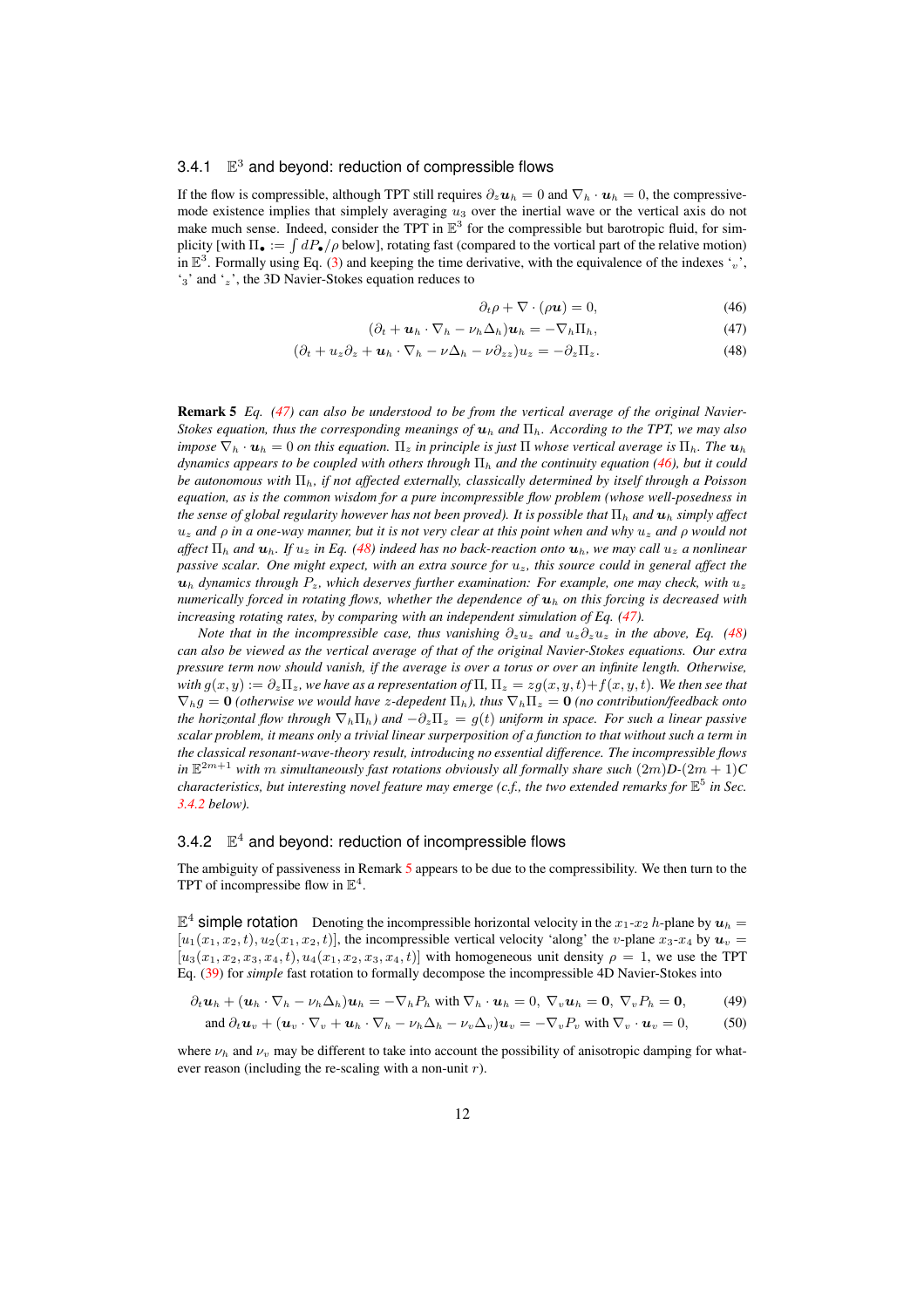Remark 6 *Now Eq. [\(49\)](#page-11-1) can again be viewed as the average over the fast waves or the vertical axises (x<sub>3</sub> and x<sub>4</sub>), thus the corresponding meanings of*  $u_h$  *and*  $P_h$ *, and the dynamics could be 'selfautonomous' as in the classical incompressible flow problem. However, again,*  $P_v$  *represents* P whose *vertical average (over both*  $x_3$  *and*  $x_4$ ) *is*  $P_h$ *, and it is neither very clear at this point when and why*  $P_v = P$  would not affect  $P_h$ . We expect again, at least, if  $u_v$  is stirred by an extra force, this force *should in general affect the*  $u_h$  *dynamics through*  $P_v$ *. Obviously, this is the general feature for any* d > 3 *with less than* m *(simultaneously) fast rotations leaving more than one rotation axises.*

 $\mathbb{E}^4$  double rotations We now consider incompressible flow in  $\mathbb{E}^4$  with *double rotations*, respectively *simultaneously fast* and *independently fast*:—

 $\mathbb{E}^4$  **simultaneously fast double rotations** Eq. [\(37\)](#page-8-2), for  $r = 1$ , say, does not appears to indicate any simple reduced model. An extended remark for  $\mathbb{E}^5$  with such rotations, concerning the  $u_{5,5} = 0$  complementing Eq. [\(40\)](#page-8-4), is that,  $u_5$  now is a passive scalar advected by the four-dimensional 'horizontal' flow in the two rotating planes.

 $\mathbb{E}^4$  *independently fast* double rotations Eqs. [\(37,](#page-8-2) [38\)](#page-8-5) indicate two sets of Eq. [\(49\)](#page-11-1) for  $u_h$ denoting  $(u_1, u_2)$  and  $(u_3, u_4)$  respectively, which can be understood to be for the dynamics averaged over  $x_3, x_4$  and  $x_1, x_2$  respectively. In other words, we have Eq. [\(49\)](#page-11-1) with the replacement of the index notation  $h \leftrightarrow m$  and  $v \leftrightarrow 3-m$  for  $m = 1$  and 2, and, separation of the pressure  $P = P_1(x_1, x_2, t) +$  $P_2(x_3, x_4, t)$ , resulting in two formally identical independent self-autonomous incompressible flows, neither of which is passively advected by the other. Note that, now, we can not introduce extra forcing to couple the two flows, otherwise the force introduced would first break the flow's independence on the vertical axises. An extended remark for  $\mathbb{E}^5$  with such rotations, concerning the  $u_{5,5} = 0$ complementing Eq.  $(40)$ , is that,  $u<sub>5</sub>$  now is a passive scalar advected by the two independent flows respectively in the two rotating planes.

The definite discussions on  $d = 4$  may also be appropriately extended to even higher dimensions, but, together with the above discussions, the indications of both simplicity and complexity for connecting TPT and the reduced models will be so clear that we don't need to go any further for the purpose of this note.

## 3.5 TPT and higher-order Kelvin theorems: consistency and higherorder correction

We have seen that the rotation dominant contribution from higher-order (generalized) Kelvin theorem can be deduced from the first-order theorem, but it makes sense to check what exactly higher-order Kelvin theorems say for the rotation dominant state and what would be the sub-dominant (in terms of  $U_R$ ) correction from the higher-order Kelvin theorem. We can of course also write down the general results corresponding to any kth-order Kelvin theorem, which, however, is not as illuminating as the illustrative approach for presentation with examples below.

It is enough to check the third-order object  $H_T^1 = (U + U_R) \wedge d(U + U_R)$ , whose integral invariant as the 'circulation' over a 'circuit' (any 3-boundary) in the rotation dominance approximation,  $dL_u U_R \wedge$  $dU_R = 0$  or  $d\iota_u \Omega_R \wedge \Omega_R = 0$  in Eq. [\(33\)](#page-7-1), leads to  $\sum_{i=1}^4 \mu_{i,i} = 0$  in  $\mathbb{E}^4$  with double rotation and to null constraint from fast simple rotation, and, additionally  $\sum_{i=1}^{4} u_{1,i} = 0$  in  $\mathbb{E}^5$  with double rotation and null constraint again for simple rotation, nothing new compared to what we have already derived in the last (sub)sections (as may be expected from the fact that the higher-order geometrical objects are simply derived from the lower-order ones). And, the next-order (in  $U_R$ ) contribution

$$
dU_R \wedge dU - dU \wedge dU_R = 2dU_R \wedge dU, \text{ in } dH_T^1, \text{ to } dL_u H_T^1 = 0 \text{ is null}, \tag{51}
$$

in the sense that the correction with  $L_u$ dU ∧ dU $_R = 0$  would be in terms of quadratic forms (secondorder combinations) of the derivatives of u, from  $L_u$  and dU. That is, sub-dominant corrections of U<sub>R</sub>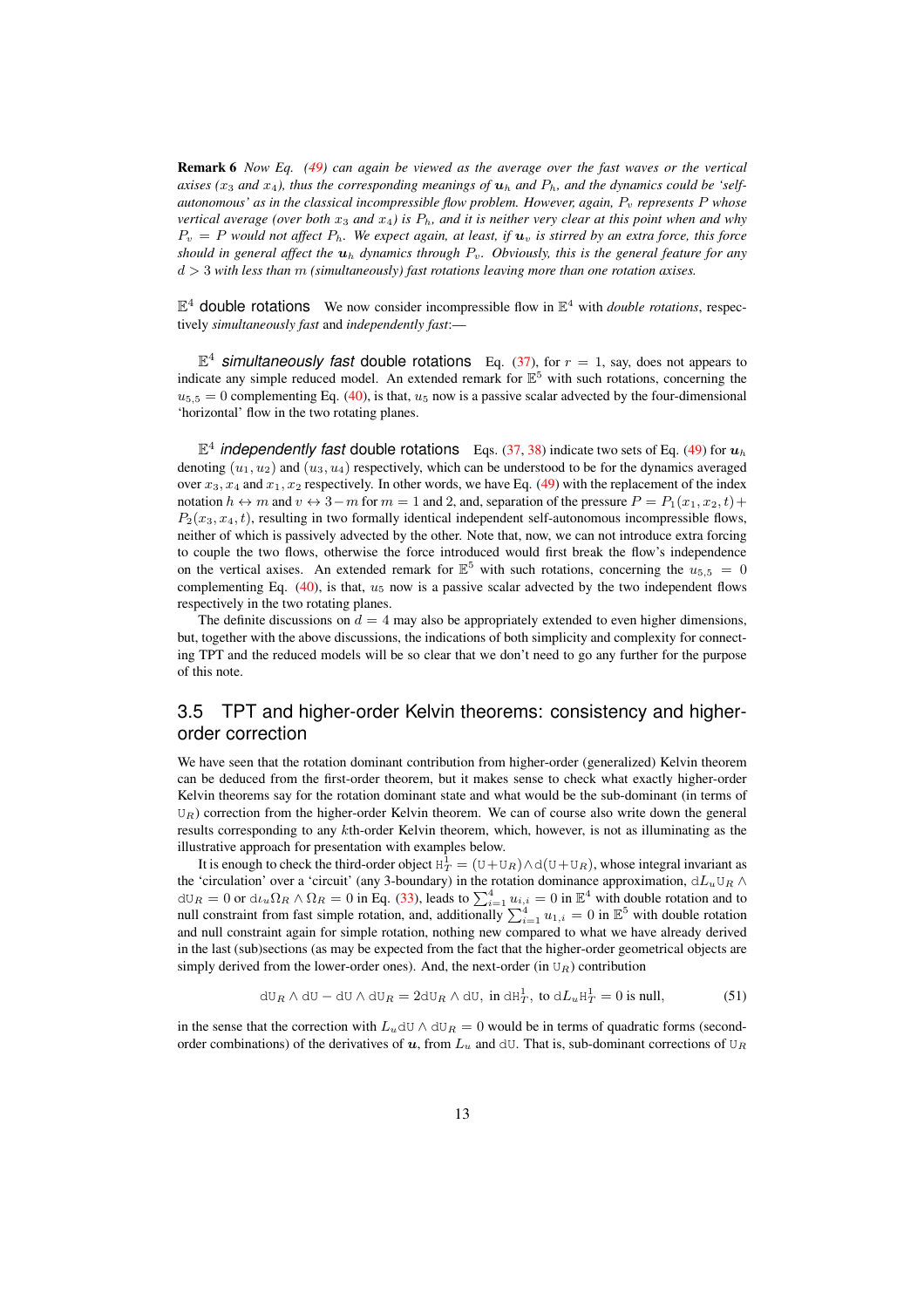turn into the higher-order corrections of  $u$ , which do not modify the Taylor-Proudman theorems that are of first-order-in-u nature.

The above concret demonstration is generic and can be summarized as the following

Corollary 2 *The dominant results from higher-order Kelvin theorems are consistent with the TPT from conventional (first-order) Kelvin theorem, and sub-dominant (in*  $\Omega_R$ ) *contributions reveal higher-order (in* u*) corrections, irrelevant to the leading-order TPT.*

# 4 Further discussions

The formal result of TPT for (compressible) flows in  $\mathbb{E}^{3}$  (Sec. [3.2.1\)](#page-7-0) and the time-dependent consideration of reduced models (Sec. [3.4.1\)](#page-11-4) appear to be of most direct realistic relevance. The relevant issues of the traditional incompressible case have been discussed over around one and a half centuries with the origin traced back to the 19th century  $[51]$ , but the compressible ones have attracted much less attention. We have proven that, unlike the formal reduction of a two-dimensional passive scalar from fast-rotating 3D incompressible flow, it is not possible to obtain 3D passive scalar(s) by mere rotation(s) in high spatial dimensions, which does not satisfy one of our motivations. The byproduct that other nonlinear passive scalar dynamics may result is however still interesting. The extension of the analyses to plasma fluids is direct, with nontrivial technicalities though, and will be communicated elsewhere together with other discussions.

We particularly remark that due to the reduction of horizontal/perpendicular compressibility in time dependent flows, we may anticipate that aeroacoustic noise, of particular mechanical engineering interests, and particle acceleration, of astronomical relevance, may accordingly be reduced anisotropically; but, even for a strong gas turbulence (isotropic or not), full of rotatory structures, with or without background rotation, it is also possible to use the result to develope a theory and technique for reducing the compressibility (thus the relevant noise and particle heating, among others) of flows, i.e., fastening a turbulent gas with the circuits and/or the accordingly bounded surfaces used first by Taylor to prove TPT.

On the mathematical side, high-dimensional flows have been extensively analyzed[\[11,](#page-14-9) [12,](#page-14-10) [23,](#page-14-11) [33\]](#page-15-14), including four and six dimensional (magneto)hydrodynamics, and it is expected that similar analyses with our Coriolis forces shall bring new lights on the regularity issue, as those in  $3D[4, 28, 47, 56,$  $3D[4, 28, 47, 56,$  $3D[4, 28, 47, 56,$  $3D[4, 28, 47, 56,$  $3D[4, 28, 47, 56,$  $3D[4, 28, 47, 56,$  $3D[4, 28, 47, 56,$  $3D[4, 28, 47, 56,$ [27,](#page-15-6) [29\]](#page-15-7), with mutual enlightenment. Resonant-wave relevant theory concerning the reduced models discussed in Sec. [3.4](#page-10-0) also calls for rigorous analysis for more concret knowledge.

As remarked in the introductory discussions (Footnote [2\)](#page-1-0), there is a long list of literatures on turbulence in high spatial dimensions. Though the theoretical physics concern appears to be on the 'gross' dimensional effects, in particular the critical dimension concerning intermittency/mean-field theory emengence or cascade-direction transition. We believe that turbulence of hight spatial dimensions, as a sea of various simple- and multiple-rotation structures of various parameters, the detailed properties of intensive structures with fast rotation(s) studied here may play important roles in understanding some fundamental issues.

# **Acknowledgments**

This work is supported by NSFC (No. 11672102) and the Tián-Yuán-Xué-Pài research foundation.

## **References**

- <span id="page-13-1"></span><span id="page-13-0"></span>[1] V. Arnold, Mathematical Methods of Classical Mechanics, Springer-Verlag, 1989.
- [2] V.I. Arnold & B.A. Khesin, Topological methods in hydrodynamics. Springer, 1998.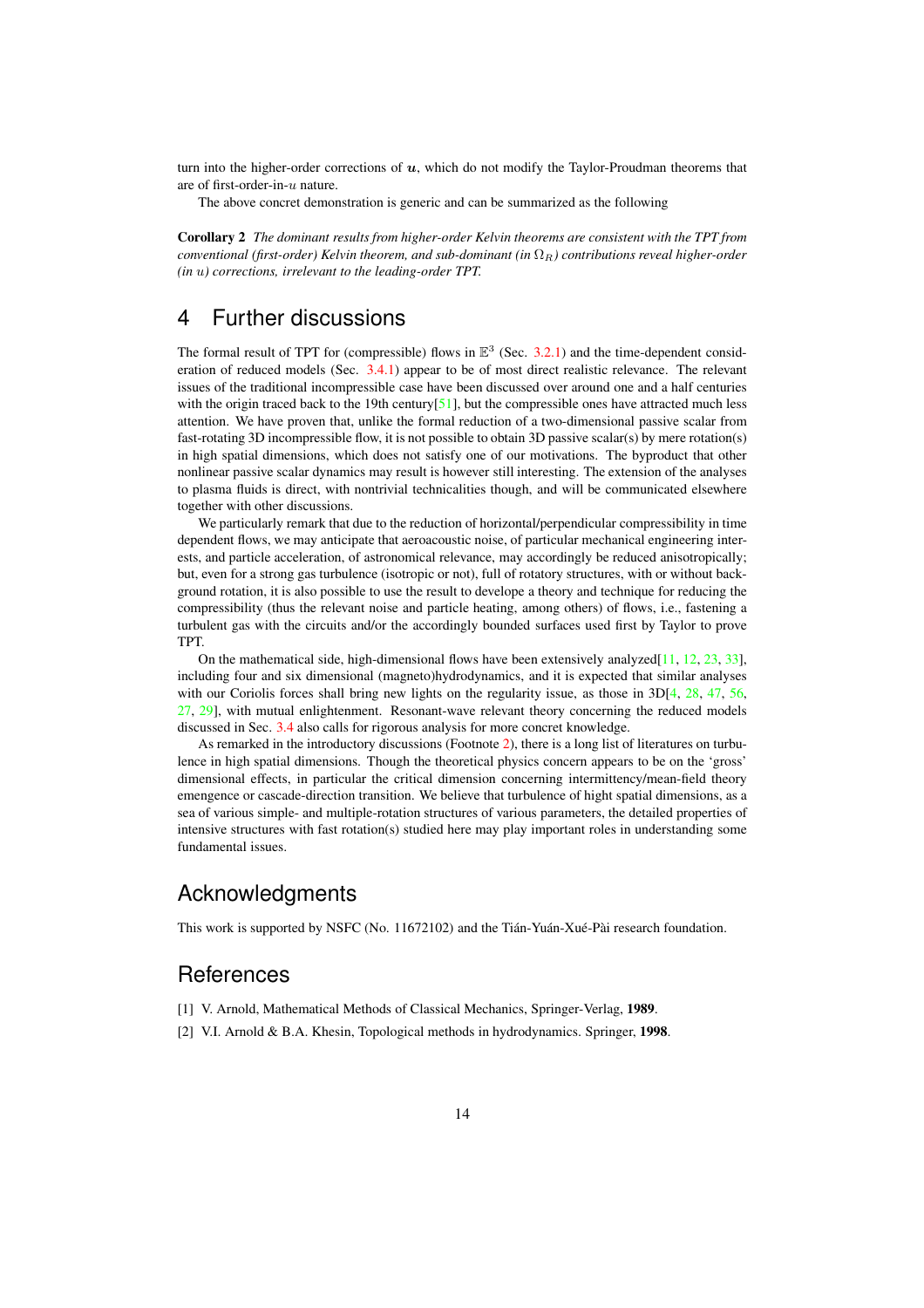- <span id="page-14-7"></span>[3] A. Babin, A. Mahalov, & B. Nicolaenko, Global splitting, integrability and regularity of threedimensional Euler and Navier–Stokes equations for uniformly rotating fluids. *Eur. J. Mech.B/Fluids* 1996, *15*, 291.
- <span id="page-14-17"></span><span id="page-14-3"></span>[4] A. Babin, A. Mahalov & B. Nicolaenko, Global regularity and integrability of 3D Euler and Navier-Stokes equations for uniformly rotating fluids, *Asymptotic Analysis* 1997, *15*, 103.
- [5] C. Bender & S. Orszag, Advanced Mathematical Methods for Scientists and Engineers Asymptotic Methods and Perturbation Theory. Springer-Verlag, New York, 1999.
- <span id="page-14-20"></span><span id="page-14-6"></span>[6] N. Besse & U. Frisch, Geometric formulation of the Cauchy invariants for incompressible Euler flow in flat and curved spaces, *J. Fluid Mech.* 2017, *825*, 412.
- [7] C. Cambon, R. Rubinstein, & F. Godeferd, Advances in wave turbulence: rapidly rotating flows.*New J. Phys.* 2004, *6*, 73.
- <span id="page-14-18"></span><span id="page-14-2"></span>[8] S. Chandrasekhar, *Hydrodynamic and Hydromagnetic Stability*, Dover, New York 1961.
- <span id="page-14-21"></span>[9] Q. Chen, S. Chen, G. L. Eyink & D. D. Holm, Resonant interactions in rotating homogeneous three-dimensional turbulence. *J. Fluid Mech.* 2005, *542*, 139.
- <span id="page-14-9"></span>[10] P. Clark di Leoni, & P. D. Mininni, Quantifying resonant and near-resonant interactions in rotating turbulence, *Journal of Fluid Mechanics* 2016, *809*, 821.
- [11] H.-J. Dong & D.-P. Du, Partial Regularity of Solutions to the Four-Dimensional Navier-Stokes Equations at the First Blow-up Time, *Commun. Math. Phys.* 2007, *273*, 785.
- <span id="page-14-10"></span>[12] H.-J. Dong & X.-M. Gu, Partial Regularity of solutions to the Four-Dimensional Navier–Stokes Equations, *Dynamics of PDE* 2014, *11*, 53.
- <span id="page-14-8"></span>[13] P. F. Embid, & A. J. Majda, Averaging over fast gravity waves for geophysics flows with arbitrary potential vorticity. *Commun. Partial Diffl. Equat.* 1996, *21*, 619.
- <span id="page-14-19"></span>[14] P. F. Embid & A. J. Majda, Low Froude number limiting dynamics for stably stratified flow with small or finite Rossby numbers. *Geophys. Astrophys. Fluid Dyn.* 1998, *87*, 1.
- <span id="page-14-15"></span><span id="page-14-14"></span>[15] M. Fecko, Differential Geometry and Lie Groups for Physicists. Cambridge University Press, 2006.
- [16] M. Fecko, Modern geometry in not-so-high echelons of physics: case studies. *Acta Physica Slovaca* 2013, *63*, 261.
- <span id="page-14-5"></span><span id="page-14-4"></span>[17] M. Fecko, A generalization of vortex lines. *Journal of Geometry and Physics* 2018, *124*, 64.
- [18] U. Frisch & B. Villone, Cauchy's almost forgotten Lagrangian formulation of the Euler equation for 3D incompressible flow, *Eur. Phys. J. H* 2014, *39*, 325.
- <span id="page-14-22"></span>[19] J. D. Gibbon & D. D. Holm, Bounds on solutions of the rotating, stratified, incompressible, nonhydrostatic, three-dimensional Boussinesq equations, *Nonlinearity* 2017, *30*, R1.
- <span id="page-14-16"></span>[20] I. Gjaja & D. D. Holm, Self-consistent Hamiltonian dynamics of wave mean-flow interaction for a rotating stratified incompressible fluid. *Physica D* 1996, *98*, 343.
- <span id="page-14-13"></span>[21] T. Gotoh, Y. Watanabe, Y. Shiga, T. Nakano & E. Suzuki, Statistical properties of fourdimensional turbulence, *Phys. Rev. E* 2007, *75*, 016310.
- <span id="page-14-23"></span><span id="page-14-11"></span>[22] H. P. Greenspan, The Theory of Rotating Fluids. Cambridge University Press 1968.
- [23] X.-M. Gu, Regularity criteria for suitable weak solutions to the four dimensional incompressible magnetohydrodynamic equations near boundary, *J. Differential Equations* 2014, *259*, 1354.
- <span id="page-14-0"></span>[24] H.-Y. Jian & Y. Liu, Ginzburg-Landau vortex and mean curvature flow with external force field, *Acta Math. Sin. English Ser.* 2006, *22*, 1831.
- <span id="page-14-1"></span>[25] B. Khesin, Symplectic structures and dynamics on vortex membranes, *Moscow Mathematical Journal* 2012, 12, 413.
- <span id="page-14-12"></span>[26] B.A. Khesin & Yu V. Chekanov, Invariants of the Euler equations for ideal or barotropic hydrodynamics and superconductivity in D dimensions, *Phy. D* 1989, 40, 119.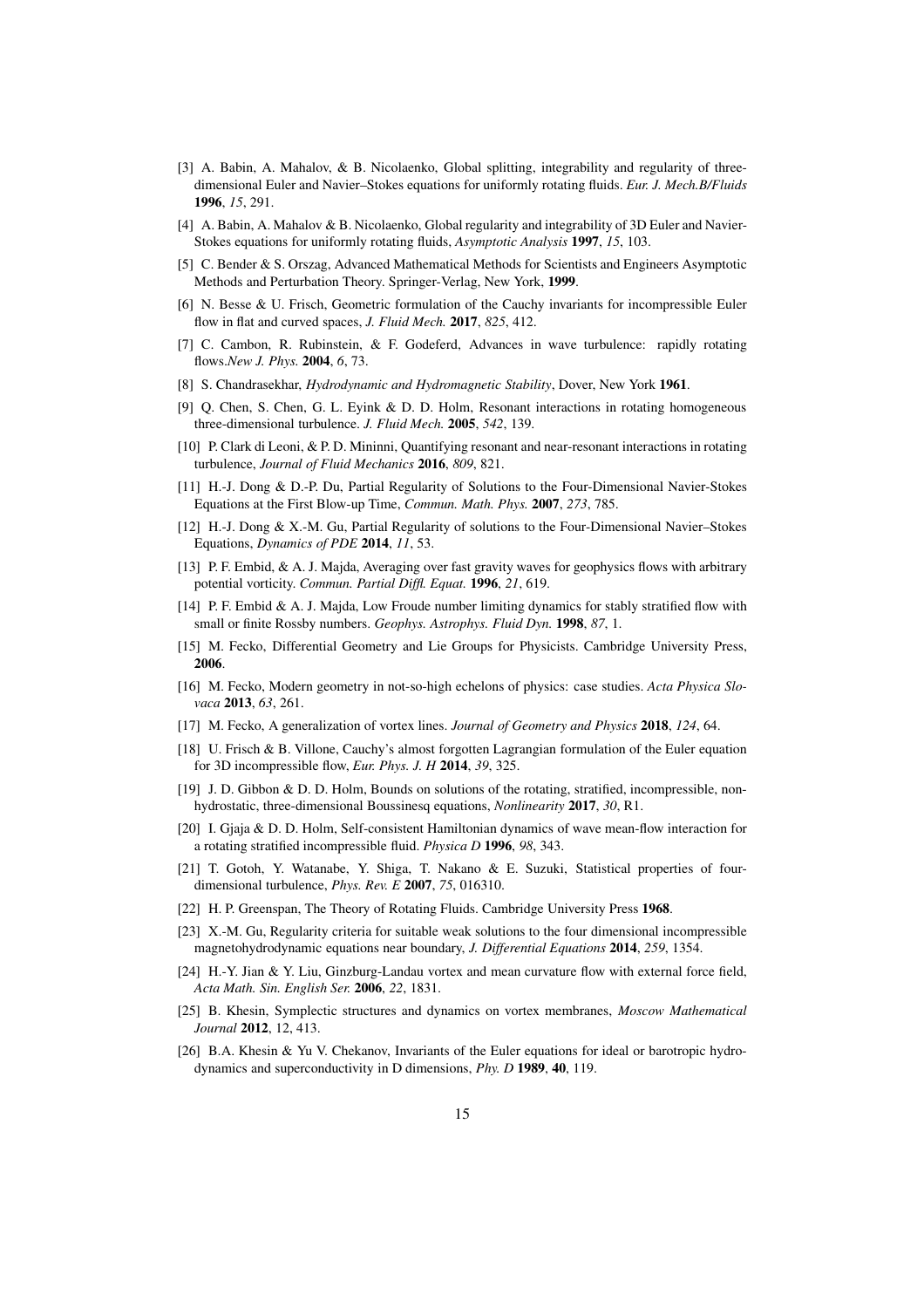- <span id="page-15-6"></span><span id="page-15-4"></span>[27] N. Kishimoto & T. Yoneda, Global solvability of the rotating Navier-Stokes equations with fractional Laplacian in a periodic domain, *Math. Ann.* 2018, *372*, 743.
- <span id="page-15-7"></span>[28] P. Konieczny & T. Yoneda, On dispersive effect of the Coriolis force for the stationary Navier–Stokes equations, *J. Differential Equations* 2011, *250*, 3859.
- [29] H. Kozono, Y. Mashiko & R. Takada, Existence of periodic solutions and their asymptotic stability to the Navier–Stokes equations with the Coriolis force. *J. Evol. Equ.*, *14*, 565.
- <span id="page-15-16"></span><span id="page-15-11"></span>[30] R. H. Kraichnan, Intermittency and attractor size in isotropic turbulence, *Phy. Fluids* 1985, *28*, 10.
- <span id="page-15-0"></span>[31] J. M. Lee, Introduction to Smooth Manifolds, Springer-Verlag, New York, 2000.
- <span id="page-15-14"></span>[32] F.-H. Lin, Complex Ginzburg-Landau equations and dynamics of vortices, filaments, and codimension 2 submanifolds, *Commun. Pure Appl. Math.* 1998, *51*, 385.
- [33] J. Liu & W. Wang, Boundary regularity criteria for the 6D steady Navier–Stokes and MHD equations, *J. Differential Equations* 2018, *264*, 2351.
- <span id="page-15-19"></span>[34] D. Lynden-Bell & J. Katz, Isocirculational Flows and their Lagrangian and Energy Principles. *Proc. R. Soc. Lond. A* 1981, *378*, 179.
- <span id="page-15-20"></span>[35] A. J. Majda & P. F. Embid, Averaging over fast gravity waves for geophysics flows with unbalanced initial data. *Theor. Comput. Fluid Dyn.* 1998, *11*, 155.
- <span id="page-15-17"></span><span id="page-15-1"></span>[36] C. Meneveau & M. Nelkin, Attractor size in intermittent turbulence, *Phys. Rev. A* 1989, *39*, 3732.
- [37] T. Miyazaki, W. Kubo, Y. Shiga, T. Nakano, T. Gotoh, Classical and quantum turbulence, *Physica D* 2010, *239*,1359.
- <span id="page-15-12"></span>[38] R. Montgomery, A Tour of Subriemannian Geometries, Their Geodesics and Applications, American Mathematical Society, Rhode Island, 2002.
- <span id="page-15-24"></span><span id="page-15-18"></span>[39] A. N. Newell, Rossby wave packet interactions, *J. Fluid Mech.* 1969, 35, 255.
- <span id="page-15-22"></span>[40] N. Nikitin, Four-dimensional turbulence in a plane channel, *J. Fluid Mech.* 2011, *680*, 67.
- [41] A. Pouquet & P. D. Mininni, The interplay between helicity and rotation turbulence: implications for scaling laws and small-scale dynamics. *Phil. Trans. R. Soc. A* 2020, *368*, 1635.
- <span id="page-15-8"></span>[42] P. H. Roberts, Diffusive instabilities in magnetohydrodynamic convection, *Lecture Notes in Physics* 1978, *72*, 102.
- <span id="page-15-21"></span>[43] P. Sagaut & C. Cambon, Homogeneous turbulence dynamics. Cambridge, UK: Cambridge University Press, 2008.
- <span id="page-15-23"></span><span id="page-15-2"></span>[44] B. N. Shashikanth, Vortex dynamics in R 4 , *J. Math. Phys.* 2012, *53*, 013103.
- [45] L. Smith & Y. Lee, On near resonances and symmetry breaking in forced rotating flows at moderate Rossby number, *J. Fluid Mech.* 2005, *535*, 111.
- <span id="page-15-15"></span>[46] P. J. Subin & M. J. Vedan, Vorticity invariants in hydrodynamics, *Z. angew. Math. Phys.* 2004, *55*, 258.
- <span id="page-15-5"></span>[47] J. Sun, M. Yang & S. Cui, Existence and analyticity of mild solutions for the 3D rotating Navier–Stokes equations, *Annali di Matematica* 2016, *196*, 1203.
- <span id="page-15-10"></span><span id="page-15-3"></span>[48] G. I. Taylor, Experiments with Rotating Fluids, *P. Roy. Soc. Lond. A.* 1921, *100*, 114.
- <span id="page-15-13"></span>[49] C. Truesdell, The Kinematics of Vorticity (Indiana University Press, Bloomington, IN, 1954.
- [50] A. V. Tur & V. V. Yanovsky, Invariants in dissipationless hydrodynamic media, *J. Fluid Mech.* 1993, *248*, 67.
- <span id="page-15-9"></span>[51] O. U. Velasco Fuentes, Kelvin's discovery of Taylor columns, *European Journal of Mechanics B/Fluids* 2009, *28*, 469.
- <span id="page-15-25"></span>[52] F. Waleffe, Inertial transfers in the helical decomposition, *Phys. Fluids A* 1993, *5*, 677.